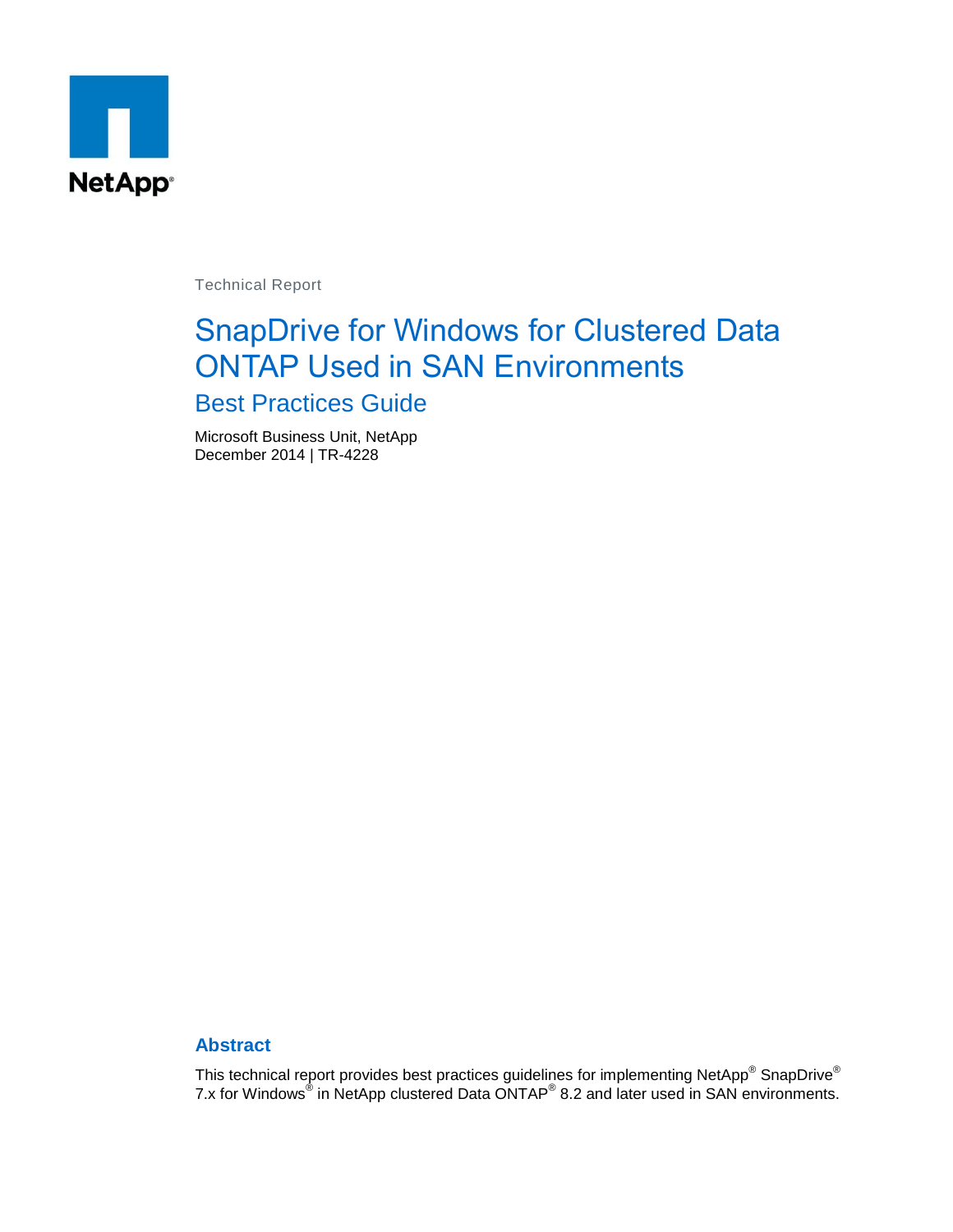#### **TABLE OF CONTENTS**

| $\mathbf{2}$ |     |  |
|--------------|-----|--|
| 3            |     |  |
| 4            |     |  |
|              | 4.1 |  |
|              | 4.2 |  |
| 5            |     |  |
|              | 5.1 |  |
|              | 5.2 |  |
| 6            |     |  |
|              | 6.1 |  |
|              | 6.2 |  |
|              | 6.3 |  |
|              | 6.4 |  |
|              | 6.5 |  |
| 7            |     |  |
| 8            |     |  |
| 9            |     |  |
| 10           |     |  |
| 11           |     |  |
| $12 \,$      |     |  |
|              |     |  |
|              |     |  |
|              |     |  |
|              |     |  |
|              |     |  |
|              |     |  |
|              |     |  |
|              |     |  |
|              |     |  |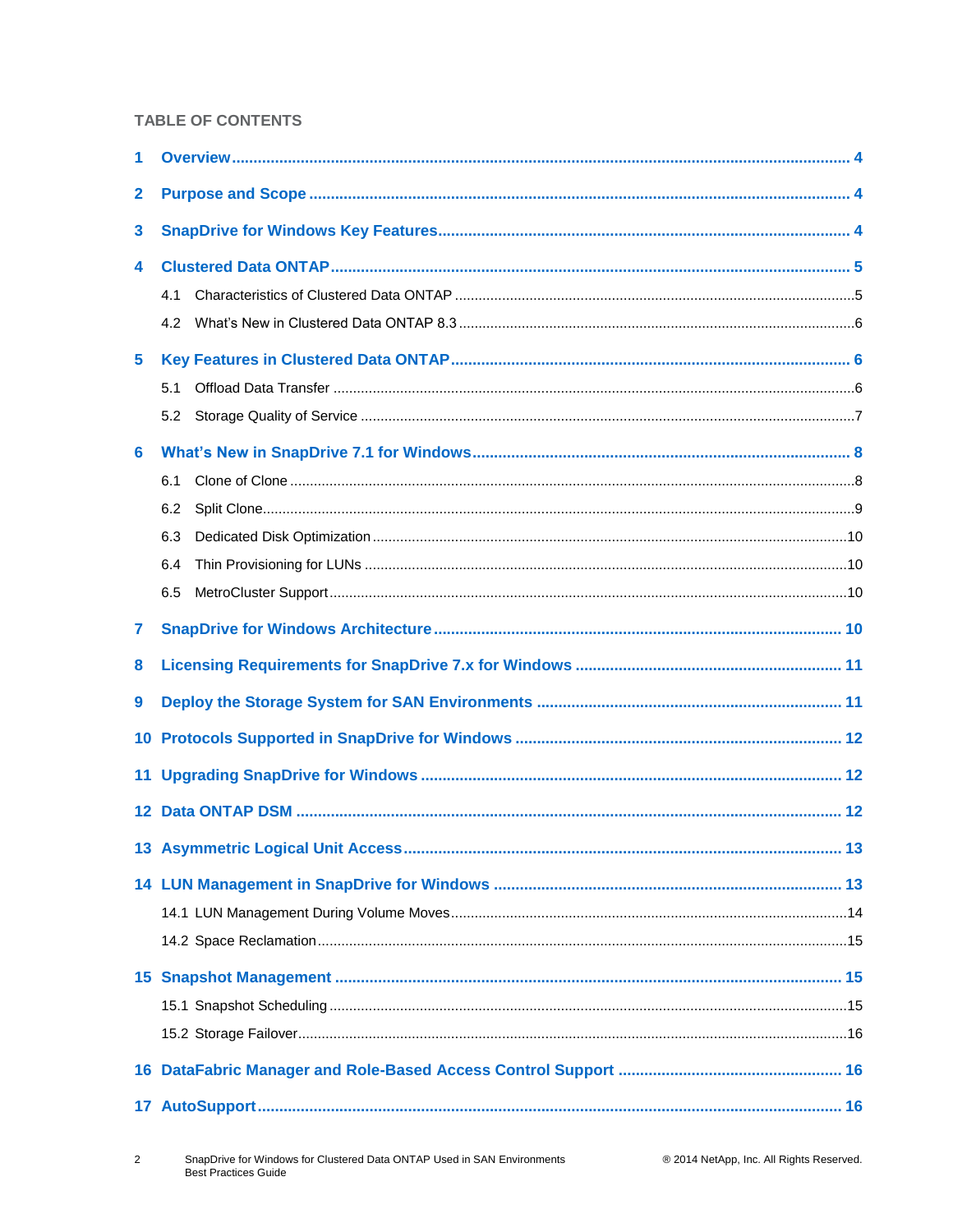| 20.4 Windows Server 2012 and Windows Server 2012 R2 Feature Not Supported in SnapDrive21 |  |
|------------------------------------------------------------------------------------------|--|
|                                                                                          |  |
|                                                                                          |  |
|                                                                                          |  |
|                                                                                          |  |
| SnapDrive and Windows Server 2012 Behavior When a New Node Is Added to the Cluster  23   |  |
|                                                                                          |  |

### **LIST OF TABLES**

## **LIST OF FIGURES**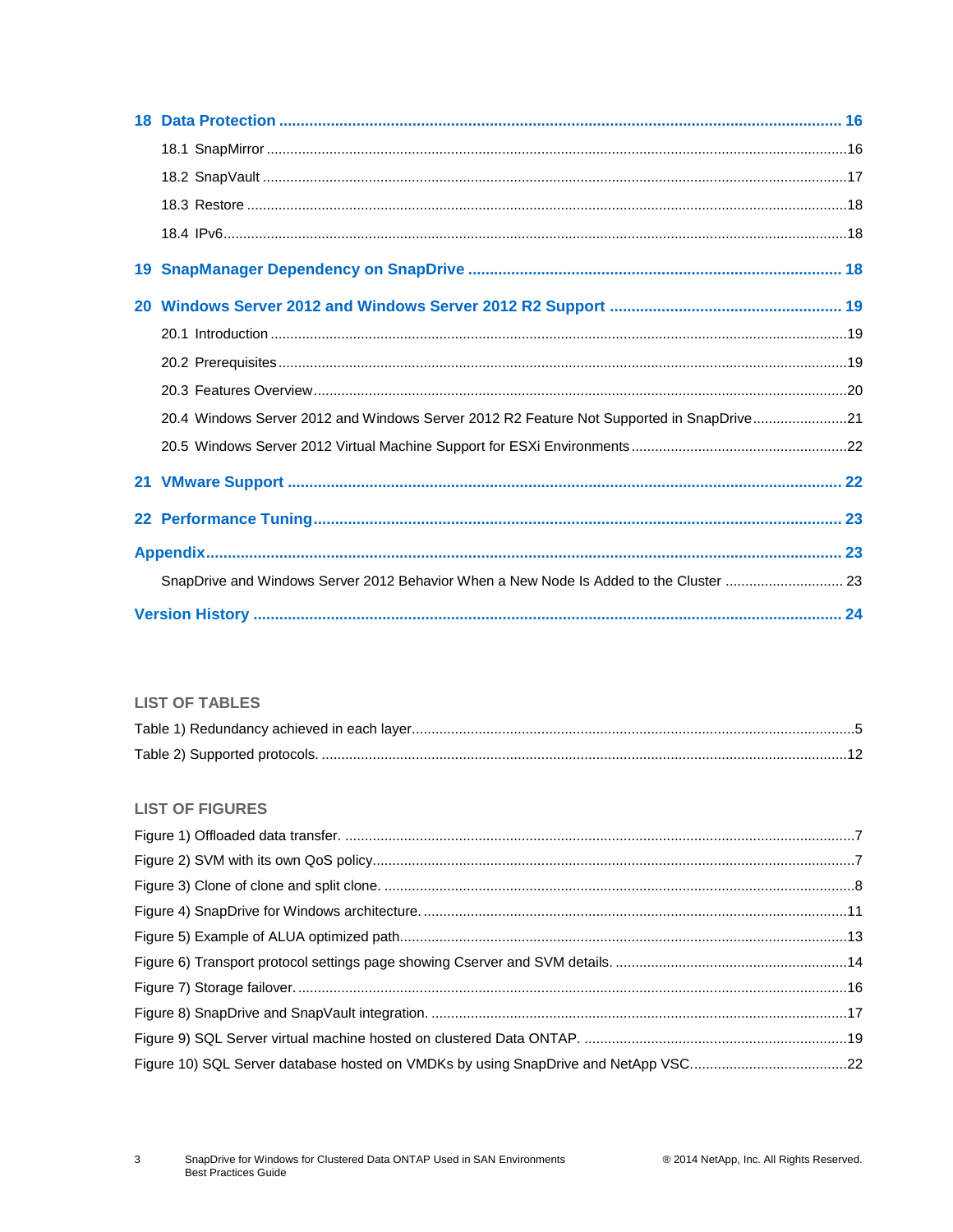## <span id="page-3-0"></span>**1 Overview**

NetApp SnapDrive for Windows (SDW) helps you perform storage provisioning tasks and manage data in Microsoft® Windows environments. You can run SnapDrive software on Windows hosts in either a physical or a virtual environment. SnapDrive software integrates with Windows Volume Manager so that storage systems can serve as virtual storage devices for application data in Microsoft Windows Server® 2008 R2, Windows Server 2012, and Windows Server 2012 R2. You can also use it to provision storage for Windows virtual machines (VMs) hosted on VMware  $\mathsf{ESX}^{\circledast}$  hypervisors.

SnapDrive manages LUNs on a storage system, making those LUNs available as local disks on Windows hosts. This allows Windows hosts to interact with LUNs as if they belonged to a directly attached redundant array of independent disks (RAID).

SnapDrive can also provision SMB 3.0 shares to support Microsoft Hyper-V<sup>®</sup> over SMB and Microsoft SQL Server® over SMB workloads.

## <span id="page-3-1"></span>**2 Purpose and Scope**

SnapDrive for Windows performs storage management tasks, enables application-consistent backups, and restores data by integrating with NetApp SnapManager® products. It also enables replication of NetApp Snapshot® copies to remote storage for both SAN and SMB environments.

The best practices guidelines in this document apply to SnapDrive in NetApp clustered Data ONTAP 8.2 and later used in SAN environments.

For best practices guidelines in SMB environments, refer to [TR-4218: SnapDrive for Windows Best](https://fieldportal.netapp.com/?oparams=154265)  [Practices Guide for Clustered Data ONTAP for NAS.](https://fieldportal.netapp.com/?oparams=154265)

## <span id="page-3-2"></span>**3 SnapDrive for Windows Key Features**

SnapDrive for Windows supports the following features in clustered Data ONTAP environments:

- Enables online storage configuration, LUN expansion, and streamlined management
- Integrates Snapshot technology with Microsoft Volume Shadow Copy Service (VSS) framework, which enables the creation of point-in-time images of data stored on LUNs
- Integrates with Microsoft remote VSS framework to perform backup and restore of SMB 3.0 shares hosted on NetApp storage systems that run clustered Data ONTAP 8.2 and later
- Enables support for Microsoft cluster configurations
- Supports iSCSI, Fibre Channel (FC), and Fibre Channel over Ethernet (FCoE) on Windows and VMware® environments
- Supports virtual Fibre Channel (vFC) adapters for guest virtual machines (VMs) in Windows Server 2012 and Windows Server 2012 R2 environments
- Supports raw device mapping (RDM), Virtual Machine Disk (VMDK) over NFS, and Virtual Machine File System (VMFS) datastores in VMware environments
- Enables NetApp SnapVault<sup>®</sup> integration natively
- Supports Group Managed Service Accounts in Windows Server 2012
- Supports IPv6
- Supports Data ONTAP PowerShell cmdlets to execute SAN and SMB workflows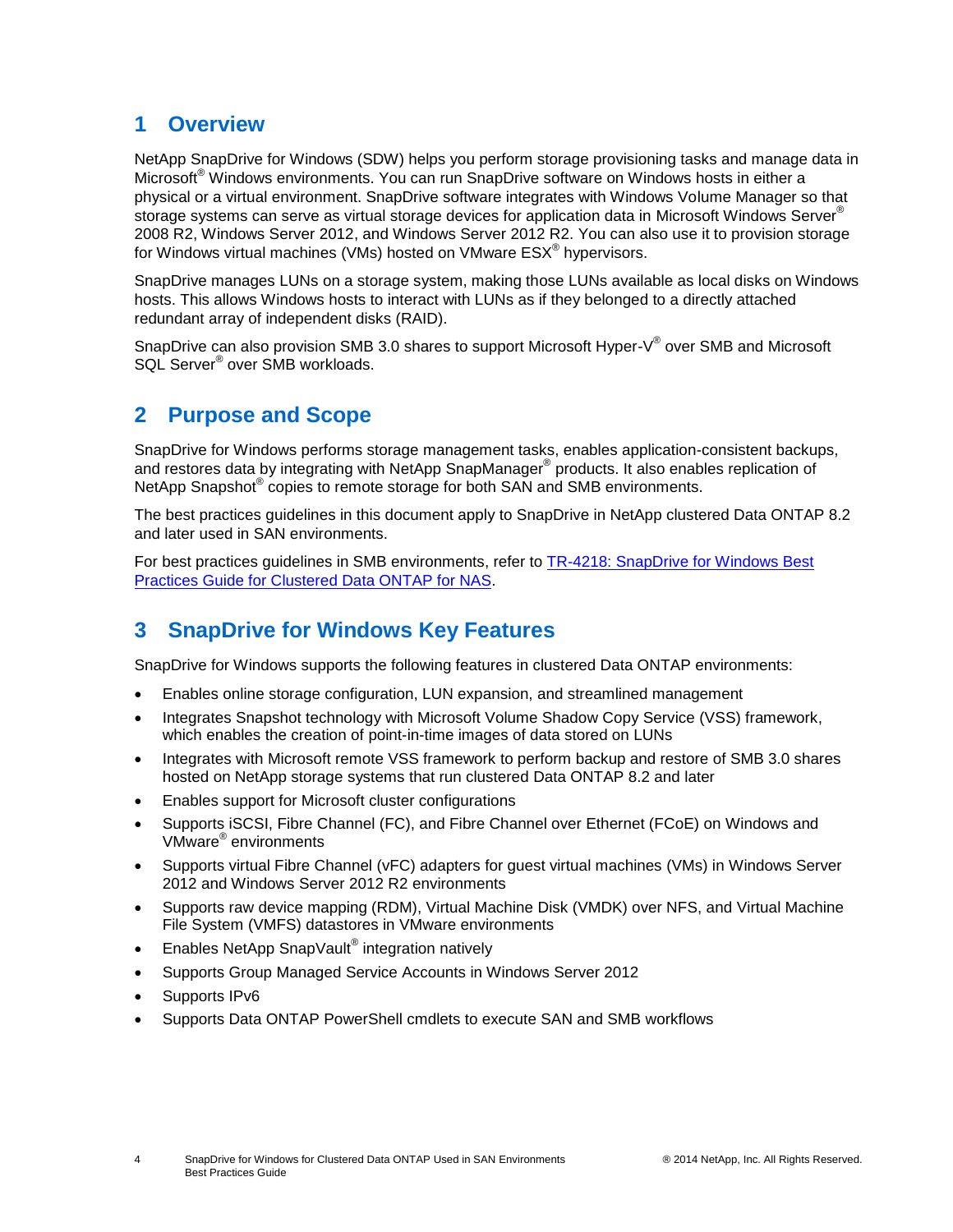## <span id="page-4-0"></span>**4 Clustered Data ONTAP**

Storage controllers running clustered Data ONTAP are referred to as *nodes*. These nodes are joined in a clustered system. The nodes in the cluster continuously communicate with each other, coordinate cluster activities, and transparently move data between nodes.

Although the basic unit of a cluster is the node, nodes are added to the cluster as part of a highavailability (HA) pair. As with Data ONTAP operating in 7-Mode, HA pairs enable high availability by communicating with each other over an HA interconnect (separate from the dedicated cluster network) and by maintaining redundant connections to the HA pair's disks. Also, like Data ONTAP operating in 7- Mode, disks are not shared between HA pairs, although shelves may contain disks that belong to either member of an HA pair.

Clusters are administered on a whole cluster rather than on a per-node basis, and data is served from one or more storage virtual machines (SVMs). Each SVM is configured to own storage, in the form of volumes provisioned from a physical aggregate, and logical interfaces (LIFs), assigned either to a physical Ethernet network or to FC target ports. Logical disks (LUNs) are created inside the volumes of an SVM and are mapped to hosts to provide them with storage space. SVMs are node independent and cluster based; they can make use of physical resources such as volumes or network ports anywhere in the cluster.

SnapDrive 7.x for Windows supports clustered Data ONTAP 8.2 and later.

This section introduces the clustered Data ONTAP architecture and some key concepts of clustered Data ONTAP in the context of SnapDrive.

For more information about best practices for setting up clustered Data ONTAP, refer to [TR-3450: High-](https://fieldportal.netapp.com/?oparams=58472)[Availability Pair Controller Configuration Overview and Best Practices.](https://fieldportal.netapp.com/?oparams=58472)

## <span id="page-4-1"></span>**4.1 Characteristics of Clustered Data ONTAP**

### **Transparent Data Mobility**

With clustered Data ONTAP, you can move volumes from one aggregate to another within an SVM. This move is nondisruptive and facilitates load balancing, performance optimization, servicing, and upgrades. As a result, clustered Data ONTAP is an ideal candidate for public and private cloud deployments.

## **Achieving High Availability**

To create a highly available, redundant environment, make sure that redundancy is addressed in the layers described in [Table 1.](#page-4-2)

| Layer                                           | <b>Description</b>                                                                |
|-------------------------------------------------|-----------------------------------------------------------------------------------|
| Sessions from the host to the storage subsystem | Windows multipath input/output (MPIO), Data<br>ONTAP device-specific module (DSM) |
| Server                                          | Windows failover cluster manager                                                  |
| Ethernet                                        | Two Ethernet switches                                                             |
| Fibre Channel                                   | Two fabric switches                                                               |
| Storage systems                                 | Two-node clustered Data ONTAP system (minimum)                                    |
| LIFs in the storage systems                     | Multiple LIFs mapped to the same port                                             |

<span id="page-4-2"></span>**Table 1) Redundancy achieved in each layer.**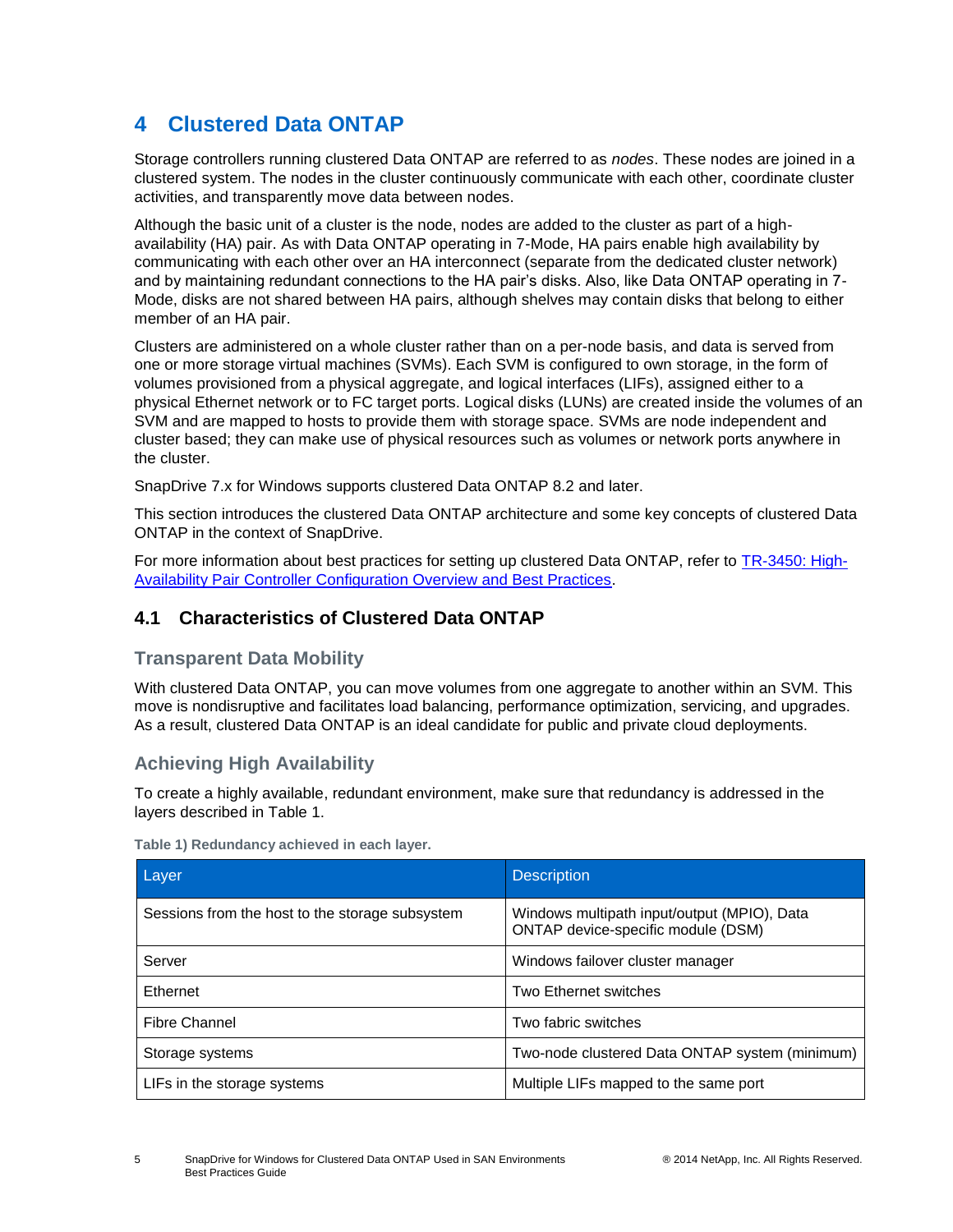For more information, refer to [TR-4080: Best Practices for Scalable SAN in Clustered Data ONTAP 8.2.](https://fieldportal.netapp.com/?oparams=89804)

## <span id="page-5-0"></span>**4.2 What's New in Clustered Data ONTAP 8.3**

### **MetroCluster Support**

NetApp MetroCluster<sup>™</sup> support for clustered Data ONTAP 8.3 provides a highly efficient and reliable disaster recovery solution. It works across applications; in virtual environments; and across storage types, protocols, and tiers. MetroCluster is the solution that provides continuous availability for critical applications for which you can never afford planned or unplanned downtime.

The minimum configuration for MetroCluster is a disaster recovery group that consists of one HA pair at each site, for a total of four nodes (controllers). Each cluster is an active-active HA pair, so all nodes serve clients at all times. This solution can stretch across citywide or metrowide deployments, up to a maximum distance of 124 miles (200km). This capability enables a level of availability that goes beyond the HA features of a local cluster, which makes MetroCluster a highly versatile solution.

MetroCluster is an active-active solution, meaning that all nodes in each cluster actively serve data to applications, and data can be read from both the primary and secondary clusters, a feature that can also improve read performance.

For more information, refer to the [MetroCluster documentation.](http://mysupport.netapp.com/documentation/docweb/index.html?productID=61912&language=en-US)

## <span id="page-5-1"></span>**5 Key Features in Clustered Data ONTAP**

This section describes the key features of Data ONTAP 8.2 and later.

## <span id="page-5-2"></span>**5.1 Offload Data Transfer**

Offload data transfer (ODX), or copy offload, provides a mechanism to perform full-file or subfile copies between two directories residing on remote servers, where the server can be the same or different. Here, the copy is created by copying data between the servers (or on the same server if both the source and the destination files are on same server) without the client reading the data from the source and writing to the destination. This reduces the client/server processor/memory utilization and minimizes network I/O bandwidth.

With Windows Server 2012 and Windows Server 2012 R2, Microsoft introduced a copy offload mechanism, which allows you to offload the activity of copying files between two servers to the storage system.

Before proceeding with the copy operation on the host, make sure that copy offload settings are configured on the storage system. SnapDrive 7.x for Windows does not enable copy offload settings on the storage system directly. After LUNs and shares are provisioned by using SnapDrive, activities such as storage live migration and file copy are offloaded to the storage system. SnapDrive does not participate in these operations.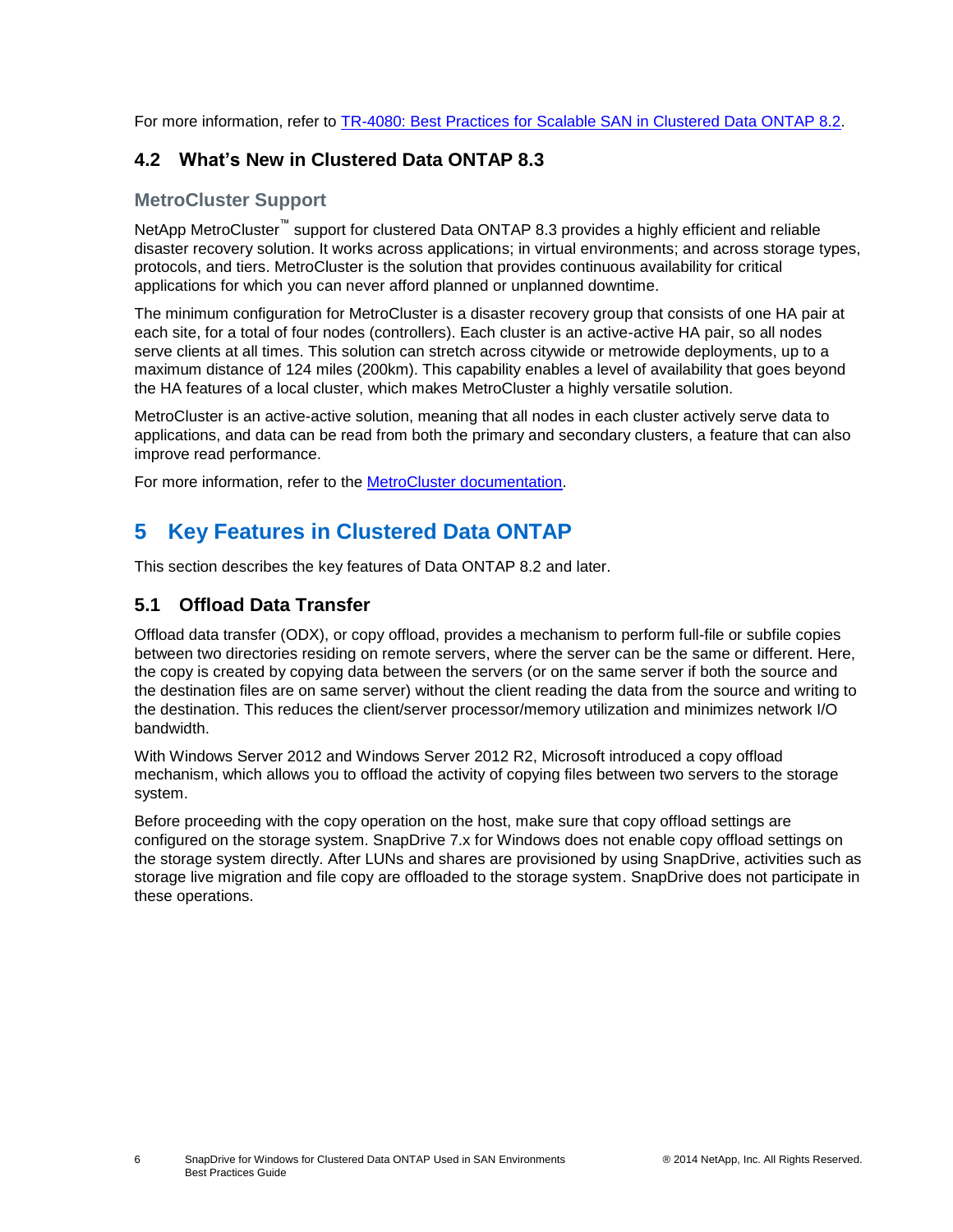#### <span id="page-6-1"></span>**Figure 1) Offloaded data transfer.**



## <span id="page-6-0"></span>**5.2 Storage Quality of Service**

Storage quality of service (QoS) in clustered Data ONTAP 8.2 and later provides the ability to group storage objects and set throughput limits on the group. With this ability, you can separate workloads by organization, application, business unit, or production or development environments.

In enterprise environments, storage QoS helps to achieve the following:

- Prevents user workloads from affecting each other
- Protects critical applications that have specific response times that must be met in IT-as-a-service environments
- Prevents tenants from affecting each other
- Avoids performance degradation with the addition of each new tenant

QoS allows you to limit the amount of I/O sent to an SVM, a flexible volume, a LUN, or a file. I/O can be limited by the number of operations or the raw throughput.



<span id="page-6-2"></span>**Figure 2) SVM with its own QoS policy.**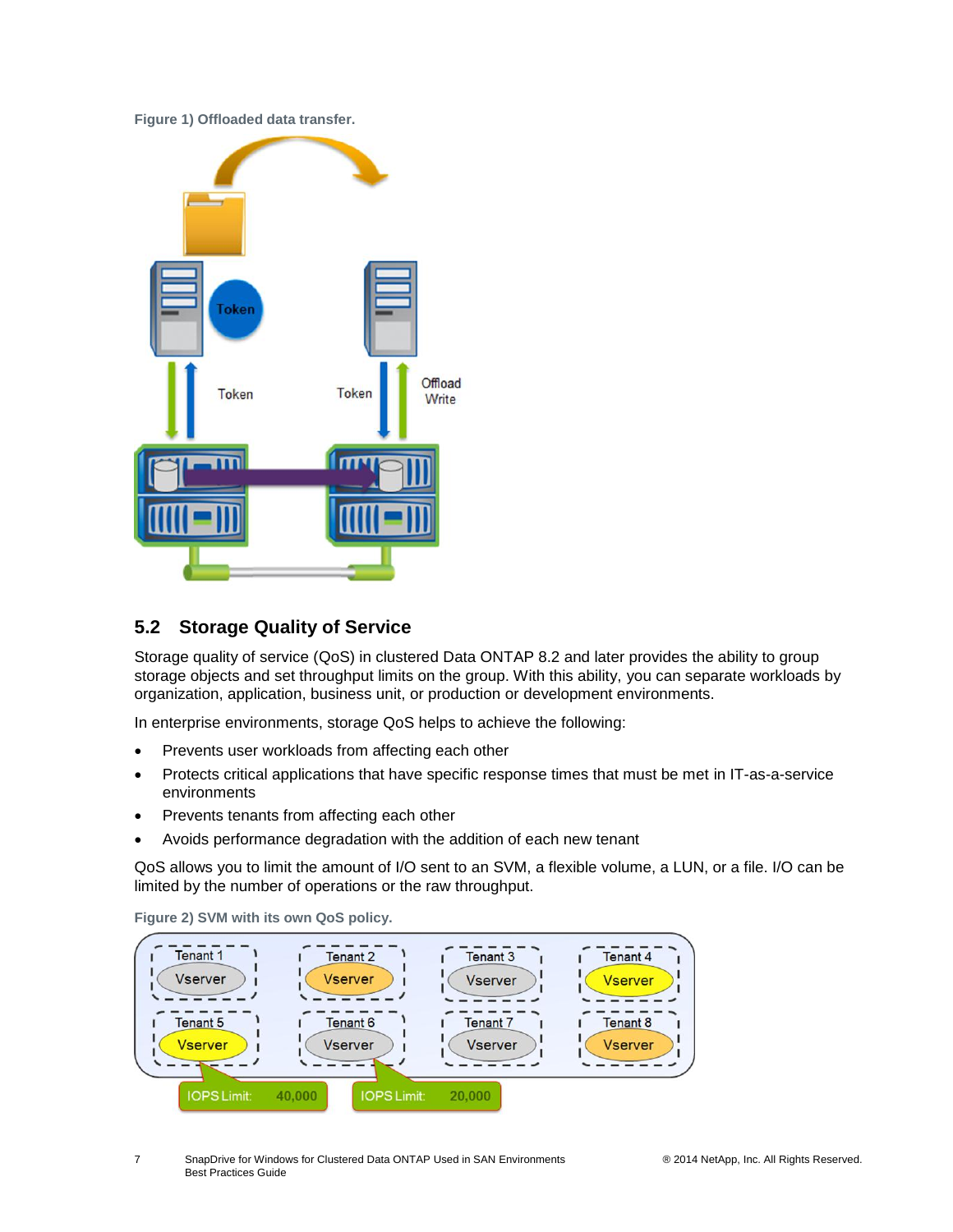After you configure SVMs or volumes for QoS, add details of those SVMs on the host. You can then use SnapDrive 7.x for Windows to provision storage from those SVMs onto the host system or the guest virtual machines. For Microsoft application-specific QoS best practices, refer to the respective SnapManager best practices guides.

## <span id="page-7-0"></span>**6 What's New in SnapDrive 7.1 for Windows**

SnapDrive 7.1 for Windows introduces the following new features.

### <span id="page-7-1"></span>**6.1 Clone of Clone**

The clone-of-clone feature enables you to provision a volume, create a Snapshot copy of that volume, and then clone the volume by using the Snapshot copy. Data ONTAP supports the clone-of-clone feature. Clustered Data ONTAP supports two clones: SIS clone and volume clone (NetApp FlexClone<sup>®</sup> technology).

Data ONTAP creates a new volume that hosts the data from the Snapshot copy from which it was created. This volume clone is tightly bound to the parent volume because the underlying blocks are shared. On top of this volume clone, you can create another Snapshot copy and mount that Snapshot copy as a volume clone. SnapManager for SQL Server uses the clone-of-clone functionality to clone the data for testing and development purposes.

**Note:** Creating a LUN clone from SnapDrive is not supported.

When you use the clone-of-clone feature, consider the following information:

- By default, SnapDrive supports only two levels of clones; however, in the case of VMDK on VMFS, more than two levels can be created.
- Make sure that there is adequate space in the aggregate for clone creation.
- SnapDrive doesn't allow LUN creation on a clone volume.
- The clone-of-clone operation cannot be performed in a pass-through disk connected to an HA VM.

[Figure 3](#page-7-2) shows the details of the clone-of-clone and split-clone features.

<span id="page-7-2"></span>**Figure 3) Clone of clone and split clone.**



SnapDrive 7.1 for Windows also provides new sdcli commands that support the clone-of-clone feature. Use the following commands to initiate the clone-of-clone operation:

sdcli snap mount -r host3 -k j -s Jun 14 09 -d t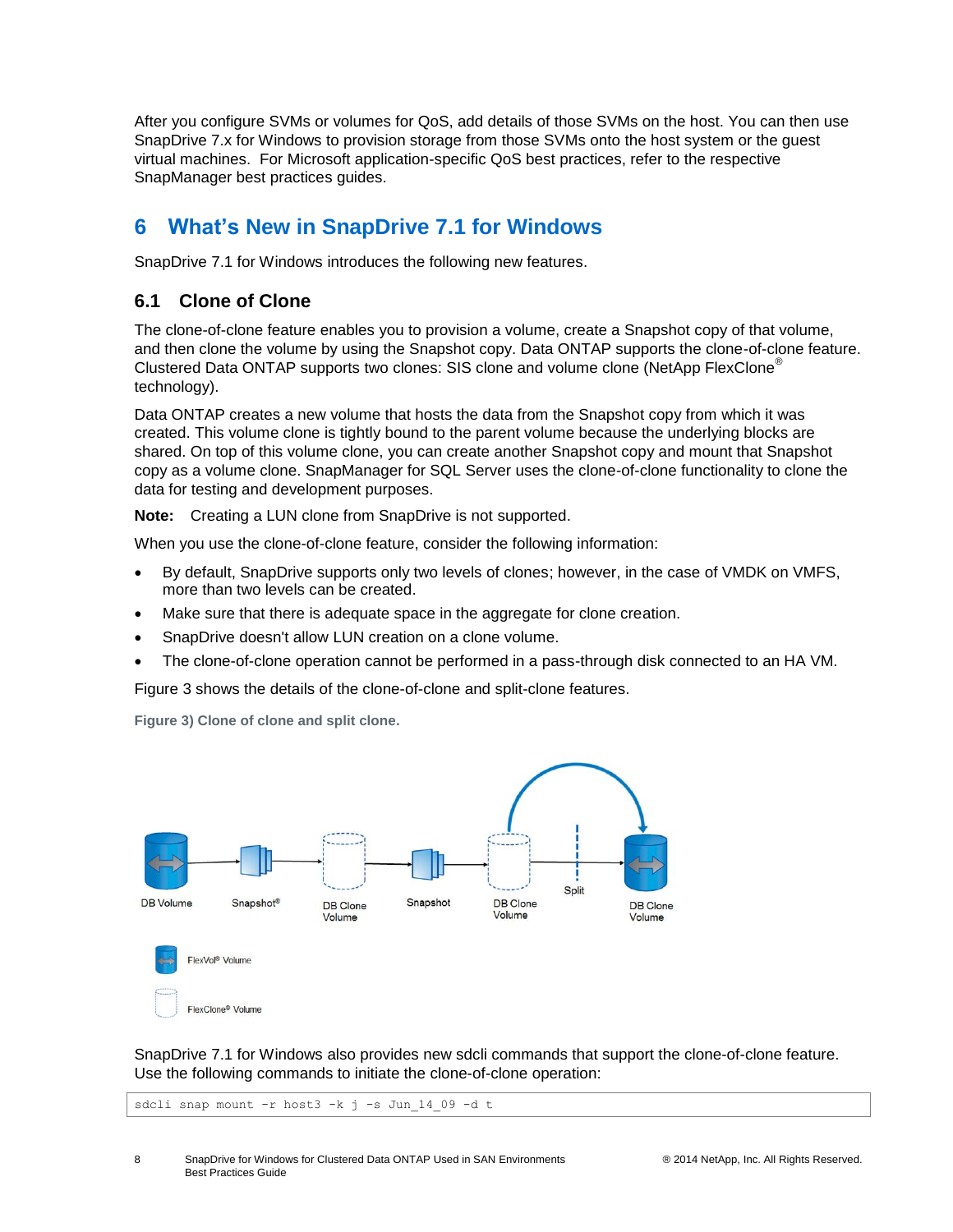```
sdcli disk connect -d s -dtype shared -p storage2:/vol/sd vds only/mktng.lun -I host3
10:00:00:00:C9:2B:FD:1B host3 10:00:00:00:C9:2B:FD:1C host4 10:00:00:00:C9:2B:FD:12 host4 
10:00:00:00:C9:2B:FD:11 -e "tech_mktng" -c "mktng"
```
## <span id="page-8-0"></span>**6.2 Split Clone**

The split-clone feature enables you to split the volume clone from the parent volume and make the volume clone an independent NetApp FlexVol® volume. All SnapManager products make use of the splitclone feature. When the Snapshot copy is mounted as a FlexClone volume, the volume clone depends heavily on the parent volume because the blocks are shared. The split-clone feature allows you to remove the dependency of the FlexClone volume by splitting the clone from the parent. Data ONTAP supports the split-clone feature.

When you use the split-clone feature, consider the following information:

- During a volume clone split operation, LUN provisioning and Snapshot management operations are not supported on the effected volume.
- Run the sdcli clonesplit status command to determine the status of the split-clone operation.
- Make sure that the aggregate has adequate space for the split-clone operation.
- Because split-clone operations take considerable time (a 1GB volume clone split operation takes 5 minutes, for example), make sure that you account for the required time.

SnapDrive 7.1 for Windows also provides new sdcli cmdlets to support the split-clone feature. Use the following command to estimate the space in the aggregate for the volume clone split operation:

```
sdcli clone split clone estimate -D F:
  Volume Name = clone1
 Mount Point = FSpace required in Aggregate = 1.25GB<br>
Space in Aggregate = 714.62GB<br>
Can Split = YesSpace in Aggregate
 Can Split<br>Operation Status = Yes<br>= Complete
 Operation Status
The operation completed successfully.
```
The following command starts the volume clone split for the FlexClone volume:

```
sdcli clone split clone start -D F:
WARNING: Performing Volume Split on the Clone will delete all the snapshots taken on the volume 
clone.
Do you want to Start the Split Clone operation?[Y/N] : Y
 Volume Name = clone1<br>Mount Point = F
Mount Point = F
Operation Status = Complete
The operation completed successfully.
```
The following command displays the status of the volume clone split operation:

```
sdcli clone split clone status -D F:
 Volume Name = clone1
Mount Point = F
 Operation Status = In Progress
The operation completed successfully.
```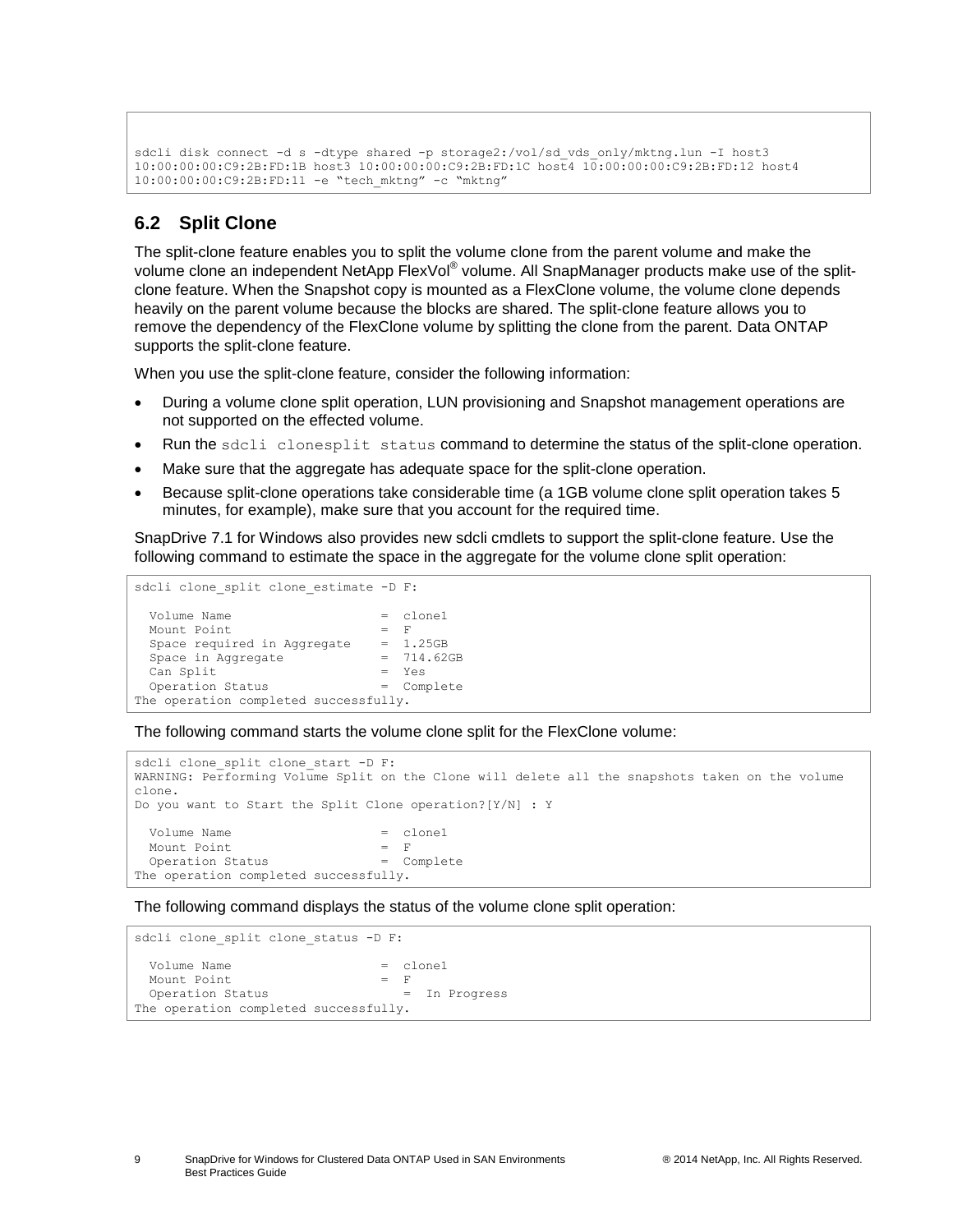## <span id="page-9-0"></span>**6.3 Dedicated Disk Optimization**

With SnapDrive 7.1 for Windows, you install SnapDrive only on the cluster node on which the dedicated disk is created. This is a change from previous releases in which SnapDrive for Windows was installed on every node in the cluster.

**Note:** This change is applicable to Windows Server failover clustering environments, and it is specific to dedicated disks.

For this optimization to work correctly, you must configure the transport protocol settings on the cluster node on which the dedicated disk is created.

This enhancement applies to Microsoft Exchange database availability groups, SQL Server availability groups, and mixed storage environments in which SnapDrive and SnapManager will be used only in certain nodes in the cluster.

## <span id="page-9-1"></span>**6.4 Thin Provisioning for LUNs**

In earlier SnapDrive for Windows releases, thin provisioning for LUNs was possible only when the space guarantee property was set to none. Starting in SnapDrive 7.1 for Windows, you can initiate thin provisioning regardless of the space guarantee property value.

With SnapDrive 7.1, a thin-provisioned LUN can be created by using the new  $-\text{thin}$  parameter in the sdcli create disk command. A thin-provisioned LUN can also be created through the Create Disk wizard.

## <span id="page-9-2"></span>**6.5 MetroCluster Support**

MetroCluster in clustered Data ONTAP is a scalable solution that provides cluster-local HA and cross-site synchronous disaster recovery. SDW works seamlessly after the new cluster begins functioning. After the switchover operation completes, SDW enumerates the disks with new SVMs, and all the SnapDrive related operations are performed.

**Note:** When you use VMDK disks, you must restart SDW and the Virtual Storage Console (VSC) service.

## <span id="page-9-3"></span>**7 SnapDrive for Windows Architecture**

SnapDrive 7.x for Windows supports both SAN and SMB workflows. All SAN-based workflows can be performed by using the SnapDrive GUI or sdcli commands. With SMB workflows, the web service proxy passes requests such as backup, restore, and so on, to the local file share copy provider, which communicates to the remote VSS provider in the Data ONTAP system by using MSRPC calls. If a SAN operation is initiated, the call is directly passed to the VSS framework and reaches the VSS hardware provider that resides on the host. This in turn communicates to Data ONTAP for SAN-related operations.

Any SMB or SAN backup, restore, or replication operations initiated by using SnapManager products, such as SnapManager for Hyper-V or SnapManager for SQL Server, reach the SnapDrive web service proxy layer directly and are redirected accordingly.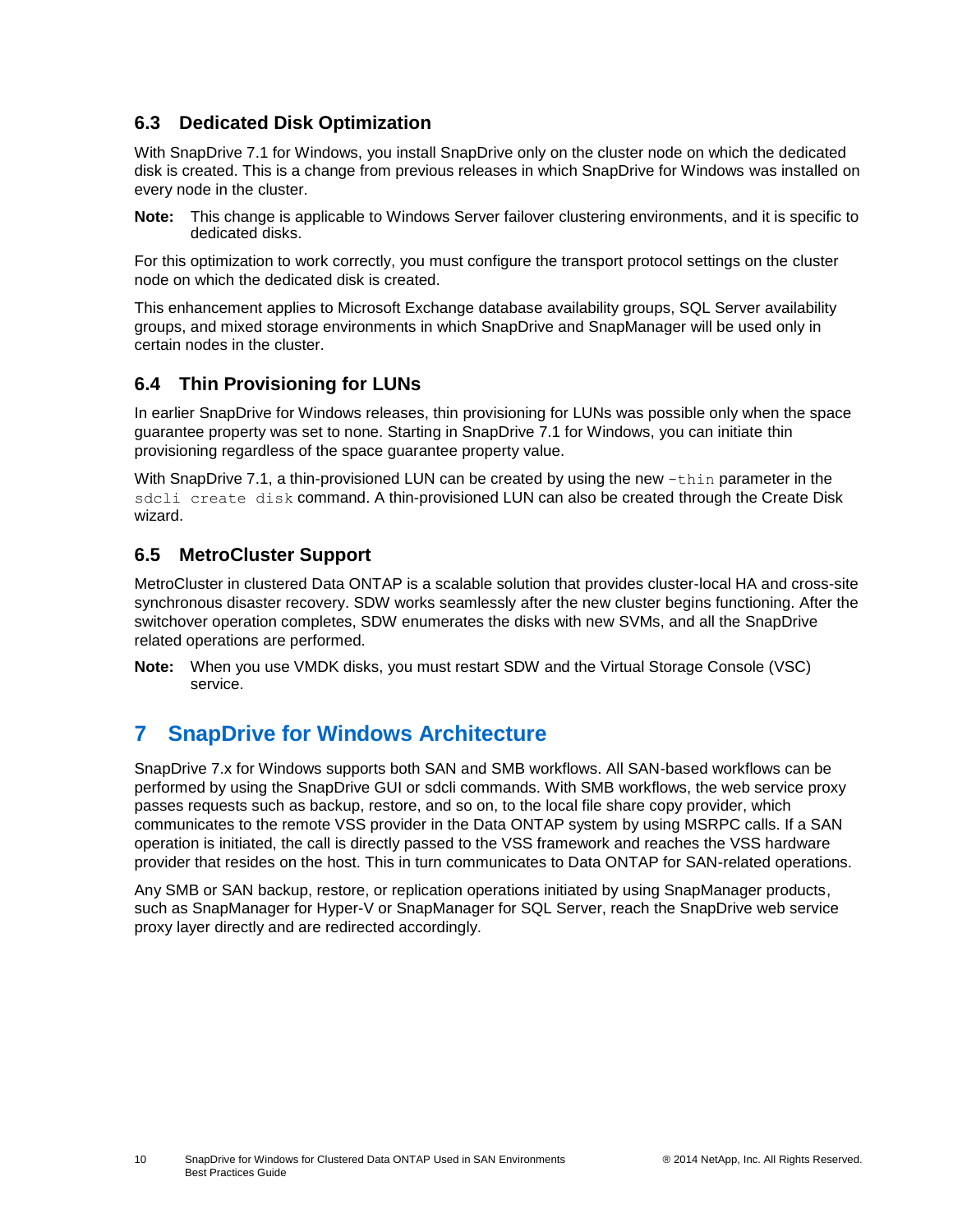<span id="page-10-2"></span>**Figure 4) SnapDrive for Windows architecture.**



## <span id="page-10-0"></span>**8 Licensing Requirements for SnapDrive 7.x for Windows**

To enable all features, NetApp requires that the following licenses be present in the clustered Data ONTAP storage system:

- FlexClone (for mount operations)
- CIFS (Hyper-V over SMB or SQL Server over SMB workloads)
- iSCSI
- **FCP**
- NetApp SnapRestore®
- NetApp SnapMirror<sup>®</sup> (optional)
- SnapVault (optional)
- SnapManager suite (if you are using storage system–based licensing)
- Data ONTAP device-specific module (DSM) (for multipathing)
- **Note:** All the SnapManager products for Windows environments—SnapManager for Hyper-V, SnapManager for SQL Server, SnapManager for SharePoint<sup>®</sup>, and SnapManager for Exchange communicate directly with SnapDrive for Windows for the host license check.

## <span id="page-10-1"></span>**9 Deploy the Storage System for SAN Environments**

For information about how to deploy the storage system for a SAN environment, refer to the following resources:

- [SnapDrive 7.x for Windows Installation Guide](https://library.netapp.com/ecm/ecm_get_file/ECMP1506026) for information about how to install and upgrade to SnapDrive 7.1 for Windows
- SnapDrive [7.x for Windows Quick Start Guide for Clustered Data ONTAP](https://library.netapp.com/ecm/ecm_get_file/ECMP1804825) for information about how to deploy SnapDrive for Windows in a clustered Data ONTAP environment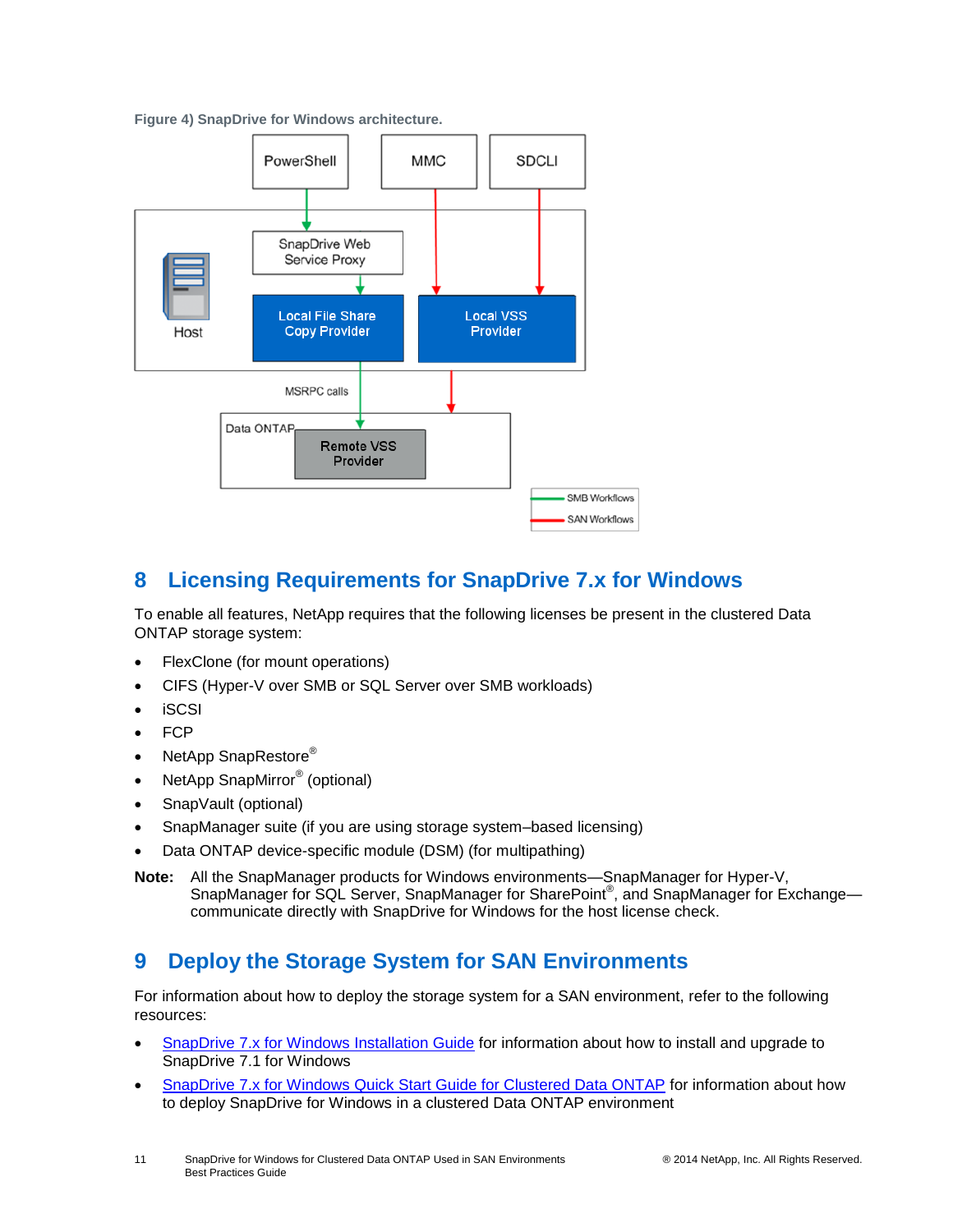## <span id="page-11-0"></span>**10 Protocols Supported in SnapDrive for Windows**

[Table 2](#page-11-3) lists the protocols supported in SnapDrive for Windows.

| Parameter          | Data ONTAP 7-Mode Storage<br><b>Systems</b>                                                   | <b>Clustered Data ONTAP Storage Systems</b>                                                                                                                                                               |
|--------------------|-----------------------------------------------------------------------------------------------|-----------------------------------------------------------------------------------------------------------------------------------------------------------------------------------------------------------|
| Storage protocol   | • SAN over iSCSI or FC or FCoE<br>• For ESX environments: VMDK<br>over NFS and VMDK over VMFS | • SAN over iSCSI or FC or FCoE<br>• For ESX environments: VMDK over NFS and<br>VMDK over VMFS<br>• SMB 3.0 or Windows Server 2012 and<br>Windows Server 2012 R2 and clustered Data<br>ONTAP 8.2 and later |
| Network protocol   | IPv4 and IPv6                                                                                 | IPv4 and IPv6                                                                                                                                                                                             |
| Transport protocol | RPC, HTTP, and HTTPS                                                                          | HTTP and HTTPS                                                                                                                                                                                            |

<span id="page-11-3"></span>**Table 2) Supported protocols.**

## <span id="page-11-1"></span>**11 Upgrading SnapDrive for Windows**

If you're adding a clustered Data ONTAP storage system to the same host that is using Data ONTAP operating in 7-Mode systems, to enable multipathing, before you upgrade SnapDrive, you must upgrade the DSM on the host system to allocate storage from clustered Data ONTAP storage systems.

## <span id="page-11-2"></span>**12 Data ONTAP DSM**

Microsoft MPIO is a protocol-independent feature that supports multiple data paths to a storage device with iSCSI, Fibre Channel, or SAS. Providing multiple paths that can handle failover increases the availability from a host to the storage system. Windows 2008 R2 x64 and Windows Server 2012 and Windows Server 2012 R2 servers include support for Microsoft MPIO.

Data ONTAP DSMs for Windows MPIO help NetApp storage systems integrate with Microsoft MPIO on Windows servers and provide high availability to applications by using path-failover methods. Data ONTAP DSMs determine all of the paths that point to the same LUN so that MPIO can group them into the virtual disk that the Windows server will mount.

They are also responsible for communicating with MPIO to identify the path on which to route I/O. This is especially important in the event of a failover. Data ONTAP uses Asymmetric Logical Unit Access (ALUA) to identify optimized paths. There can be multiple active paths and multiple passive paths. You can have a maximum of 32 paths to a LUN. This maximum applies to any mix of FC and iSCSI paths. If all the active paths fail, the DSM automatically switches to the passive paths, maintaining the host's access to its storage.

The DSM 4.1 and DSM 4.1P1 installer includes all settings and files required for the driver. This eliminates the requirement for Windows Host Utilities with Data ONTAP DSM 4.1 and DSM 4.1P1. The installer includes the MBRAlign tool and the LinuxGuestConfig.iso in the installation package. The installer displays a dialog box that prompts you to install the Hyper-V Guest Utilities; the default value is No. Selecting Yes installs the MBRAlign tool and LinuxGuestConfig.iso in the INSTALLDIR directory (the default is % systemdrive% Program Files\NetApp\MPIO).

For more information about installation and configuration of Data ONTAP DSM 4.1 and DSM 4.1P1, refer to [Data ONTAP DSM 4.1 for](https://library.netapp.com/ecm/ecm_download_file/ECMP1307349) Windows MPIO.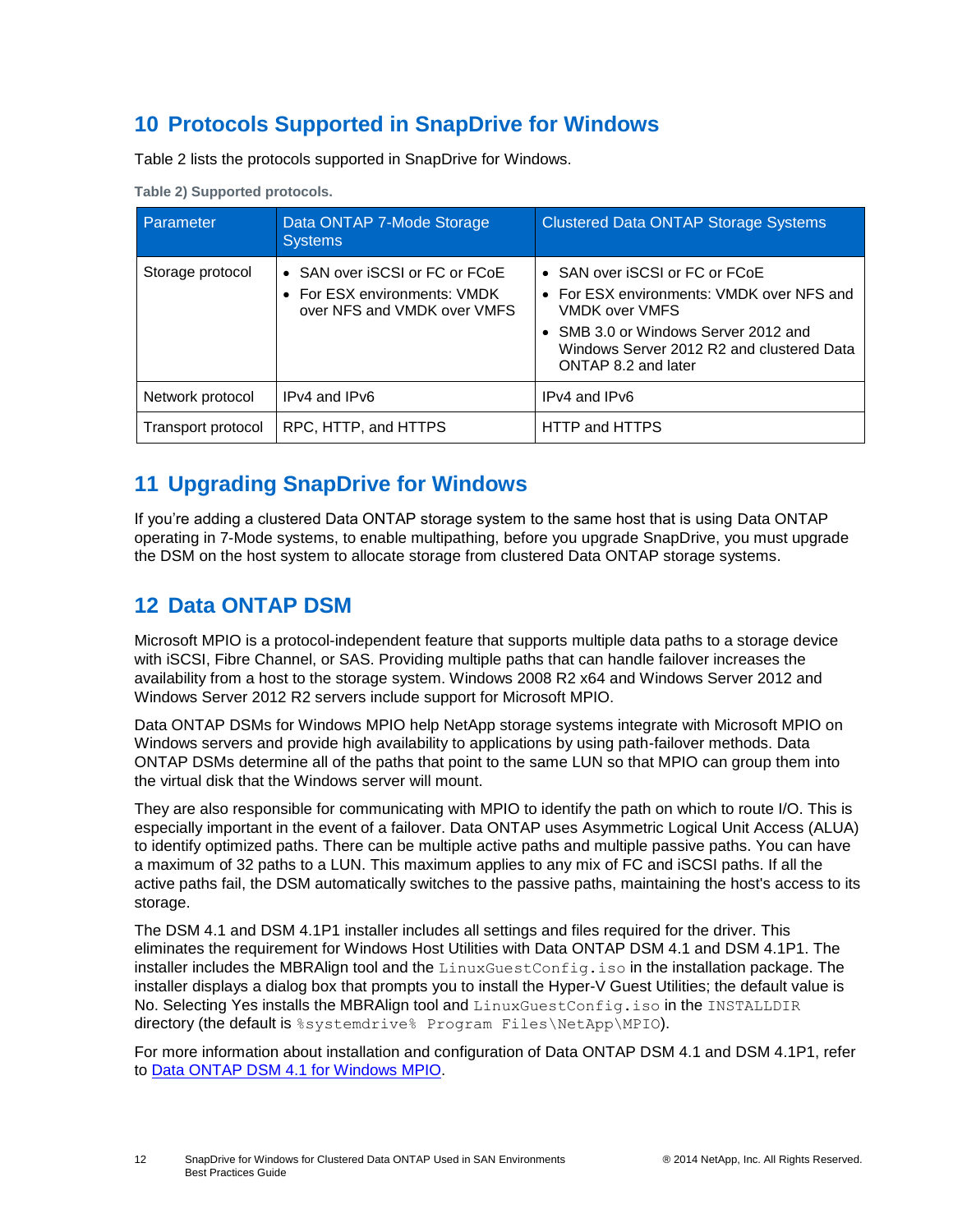Best Practice

For a highly available connection to the storage system, NetApp requires installing the supported version of multipathing software such as Data ONTAP DSM for Windows MPIO.

For more details about installation steps, refer to the **[SnapDrive for Windows Installation Guide](https://library.netapp.com/ecm/ecm_get_file/ECMP1506026)** and the [NetApp Interoperability Matrix Tool](http://support.netapp.com/matrix) (IMT).

## <span id="page-12-0"></span>**13 Asymmetric Logical Unit Access**

ALUA support is available on all clustered Data ONTAP configurations with Data ONTAP DSM as well as with the Microsoft DSM.

Hosts use ALUA to determine the state of a specified path. The state of a specified path can be one of the following:

- **Active/optimized.** The LIF is configured on a port on a controller that also owns the aggregate on which the LUN is provisioned.
- **Active/unoptimized.** The LIF is configured on a port on a controller that does not own the aggregate on which the LUN is provisioned.

By default, clustered Data ONTAP enables ALUA. When you create a shared disk, take into account the following consideration with respect to the host server OS that is used:

Windows 2008 and later should be used for clustered Data ONTAP shared LUNs.

<span id="page-12-2"></span>**Figure 5) Example of ALUA optimized path.**



## <span id="page-12-1"></span>**14 LUN Management in SnapDrive for Windows**

In clustered Data ONTAP, you can isolate a single workload within an SVM. An SVM functions as a logical container that has its own namespace. After you create the SVM, root volume, and data volume,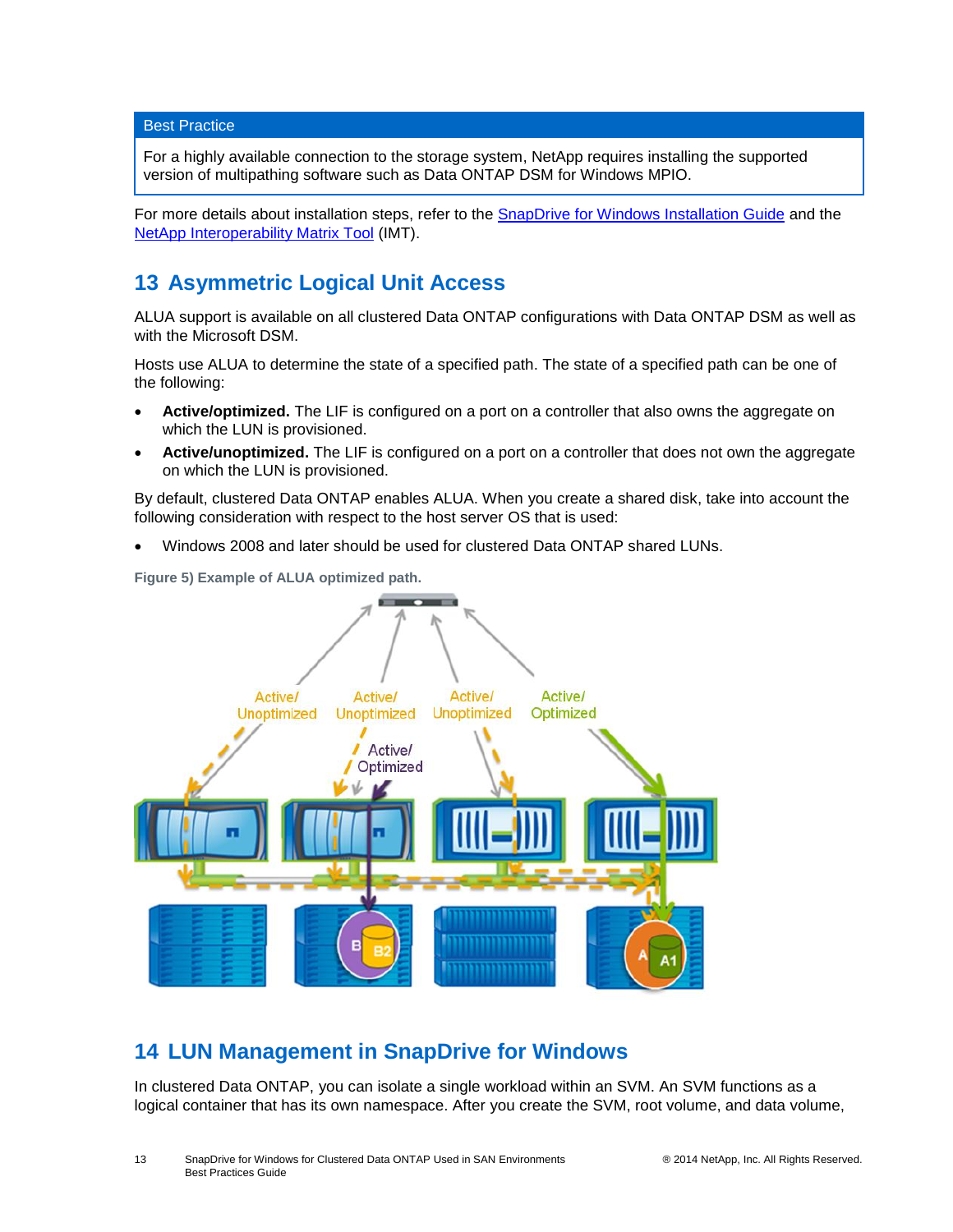SnapDrive for Windows can be installed on the host server to perform LUN management tasks such as create, expand, destroy, connect, disconnect, and so on.

Before performing any LUN management task, you must add the management LIF that was created during the SVM creation. This LIF communicates internally with other data LIFs such as iSCSI or FC LIFs; if the host system is hosting SMB workloads in addition to SAN, it is required to segregate SAN and SMB traffic by using two different LIFs.

| <b>Best Practice</b>                                                                                   |  |
|--------------------------------------------------------------------------------------------------------|--|
| $\mid$ At least one data LIF and one management LIF per SVM are required for SnapDrive to perform LLIN |  |

lata LIF and one management LIF per SVM are required for SnapDrive to perform LUN management tasks. Make sure that the aggregate that is hosting the LUN is part of the aggregate list of the SVM.

Before performing any operation, the SVM management LIF located in SnapDrive > Transport Protocols Settings > Storage Systems must be entered. Also, with SnapDrive 7.x for Windows, it is no longer a requirement to enter the cluster credentials for replication by using SnapMirror in Data ONTAP 8.2 and later.

| Storage Systems Default          | <b>Transport Protocol Settings</b>                                   |              |      |                 |
|----------------------------------|----------------------------------------------------------------------|--------------|------|-----------------|
| Storage System                   | Configure storage systems to be connected using HTTP or HTTPS or RPC | Type         | Port | User Name       |
| $\Box$ - $\Box$<br>$\rightarrow$ | 10.73.68.244                                                         | <b>HTTPS</b> | 443  | admin           |
| lings.                           | 10.73.68.244                                                         |              |      |                 |
| $-$ - $\mathbf{m}$               | 10.73.68.114                                                         | <b>HTTPS</b> | 443  | vsadmin         |
| $\frac{1}{2}$                    | infraserver                                                          |              |      |                 |
|                                  |                                                                      |              | Add  | Edit<br>Delete  |
|                                  |                                                                      |              | OK   | Cancel<br>Apply |

<span id="page-13-1"></span>**Figure 6) Transport protocol settings page showing Cserver and SVM details.**

## <span id="page-13-0"></span>**14.1 LUN Management During Volume Moves**

Clustered Data ONTAP supports volume moves from one aggregate to another aggregate anywhere within the cluster. Volume moves are performed when cluster expansion is needed, when the business priority changes, or as part of a hardware lifecycle management task.

A volume is moved by using a single administrator command (from the CLI or from NetApp OnCommand<sup>®</sup> System Manager). Volume moves are nondisruptive and provide uninterrupted access to the hosts that are connected to the storage by using any protocol, such as iSCSI, NFS, CIFS, FC, or FCoE, during the volume move.

This means that you can continue to access data while a volume move is being performed in the background. All sessions from SnapDrive to the storage systems continue to exist.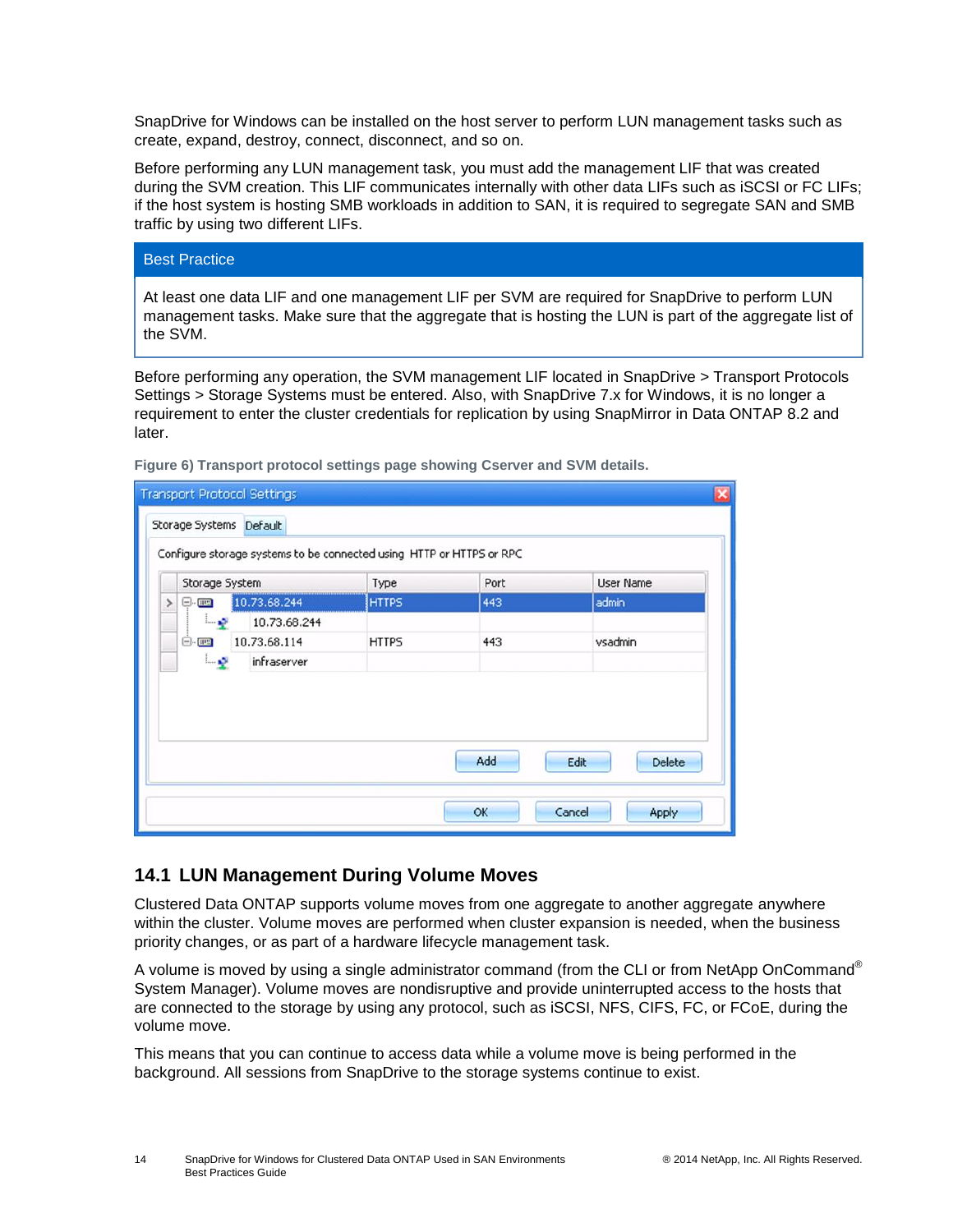**Note:** SnapDrive cannot detect the volumes that are currently in a moving state. All volumes are displayed in the Create/Connect wizard, irrespective of their states.

The cutover window defined for a SAN volume should not exceed the expected timeout value on the host side. During the cutover phase of the volume move, all I/O access is queued, and requests are blocked to the source volume. SnapDrive sets a timeout value of 120 seconds on the host during the volume move. In addition, when a SAN volume is moved, ALUA is used for optimized access to the volume. NetApp recommends performing volume moves during nonpeak hours.

Each node must have a data LIF for optimized access to the volume.

## <span id="page-14-0"></span>**14.2 Space Reclamation**

Space reclamation is a feature in SnapDrive that is used to communicate with the NetApp storage system to free up blocks in a LUN that are marked as "free" by the NTFS metadata. Running space reclamation periodically is necessary to reclaim the free space in the LUN. Use the following command to reclaim free space:

SDCLI spacereclaimer start [-m <MachineName>] –d <Mount Point> [-t <TimetoRun>]

Before you run space reclamation on Cluster Shared Volume (CSV) LUNs in Windows Server 2012, make sure that CSV LUNs are in redirected mode.

When you use the space-reclamation feature, consider the following information:

- Space reclamation is not supported on disks created outside of SnapDrive.
- Space reclamation is not supported on VMDK files created on VMFS datastores.

## <span id="page-14-1"></span>**15 Snapshot Management**

Similar to LUN management, Snapshot copies are managed within an SVM. SnapDrive initiates a request for Snapshot copies on the node that is hosting the SVM.

When SnapDrive for Windows (SDW) initiates a Snapshot copy on a LUN present in a Data ONTAP 7- Mode system, a LUN clone operation is initiated. This process uses FlexClone technology in the back end. In addition, to restore a LUN, the LUN clone split restore operation is initiated.

In the case of clustered Data ONTAP systems, LUN Snapshot copy creation and restoration are initiated by using SIS cloning. No impact is observed on the SnapDrive application because this activity is performed on the storage system.

**Note:** Operations such as connecting to a disk within a volume or to a disk within a Snapshot copy require a FlexClone license.

## <span id="page-14-2"></span>**15.1 Snapshot Scheduling**

When SnapDrive manages LUNs in a 7-Mode system, SDW turns off the Snapshot copy schedule whenever a LUN is provisioned by SDW on a volume. The intention is to manage Snapshot copies on the volume if it contains SDW managed LUNs to save space.

With clustered Data ONTAP systems, make sure that the Snapshot scheduling is turned off at the volume level before you perform storage management tasks on the host.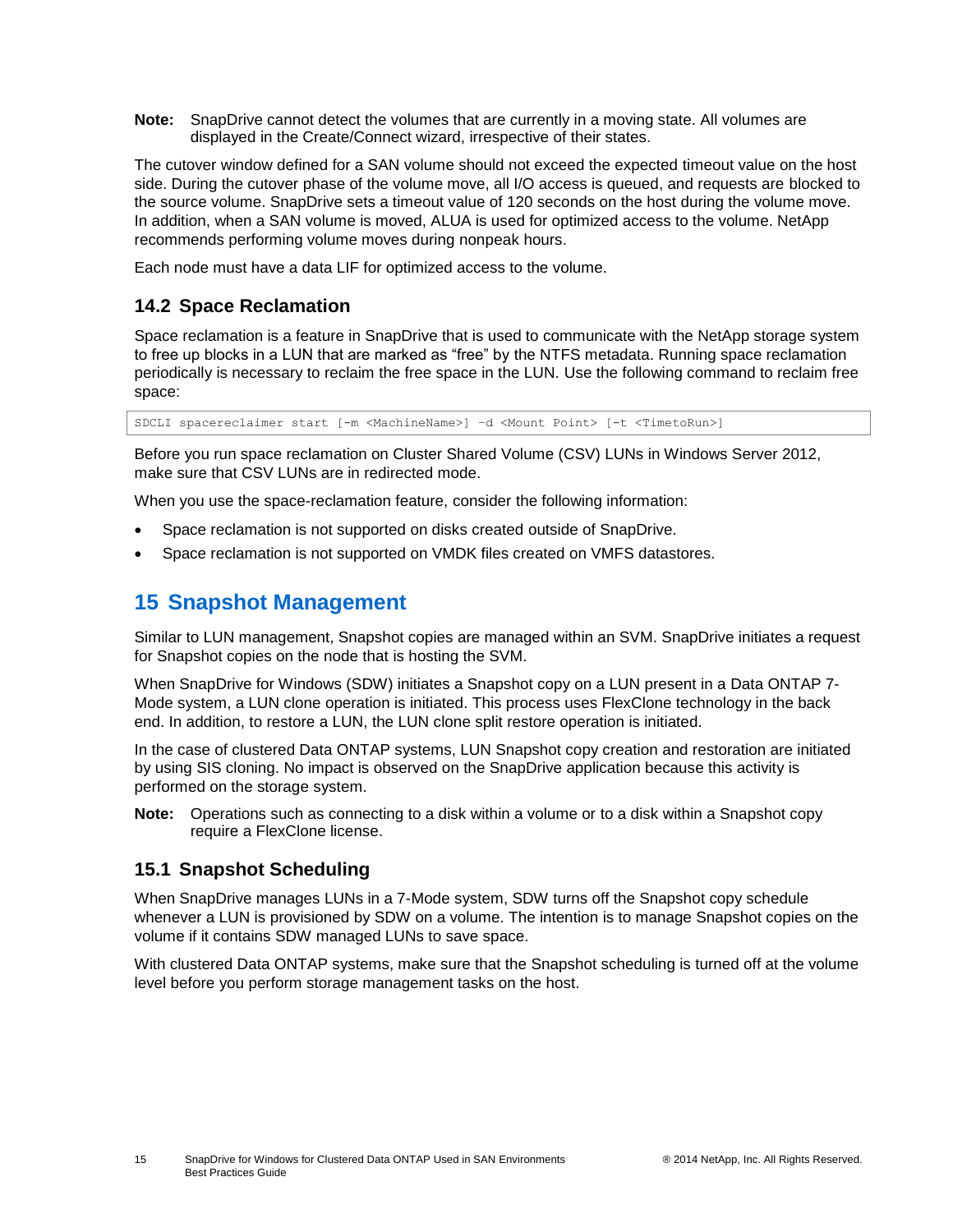#### Best Practice

Because the SnapManager suite of products (SnapManager for SQL Server, SnapManager for SharePoint, SnapManager for Exchange, and SnapManager for Hyper-V) uses SnapDrive for application-consistent Snapshot copies, NetApp recommends making sure that there are minimal overlaps when these application-specific Snapshot copies are initiated through their respective products. This reduces the performance overhead on the cluster storage systems.

### <span id="page-15-0"></span>**15.2 Storage Failover**

To accommodate storage failover, two storage controllers (nodes) in the same cluster are connected together as a storage failover (SFO) pair, called an *active-active pair*. Each node of the pair is a fully functioning node in the cluster (hence the term active-active). Clusters can be heterogeneous (in terms of hardware and Data ONTAP versions), but an SFO pair must be the same controller model.

**Note:** During a storage failover, any activity related to SnapDrive and SnapManager will fail. All operations continue to work after the failover is complete.

<span id="page-15-5"></span>**Figure 7) Storage failover.**



## <span id="page-15-1"></span>**16 DataFabric Manager and Role-Based Access Control Support**

SnapDrive for Windows does not support role-based access control (RBAC) for clustered Data ONTAP. However, a workaround is available by using the RBAC User Creator tool, which is available on the [NetApp Support](http://mysupport.netapp.com/NOW/download/tools/rbac/) site.

## <span id="page-15-2"></span>**17 AutoSupport**

SnapDrive supports NetApp AutoSupport<sup>™</sup> (ASUP™) diagnostics for systems based on both Data ONTAP operating in 7-Mode and clustered Data ONTAP. SnapDrive LUN and Snapshot copy management events for clustered Data ONTAP can be sent to their respective storage systems. For SDW to pass SnapManager specific ASUP data such as SnapManager for SQL Server events, you must have ASUP enabled.

## <span id="page-15-3"></span>**18 Data Protection**

### <span id="page-15-4"></span>**18.1 SnapMirror**

Clustered Data ONTAP allows two types of replication: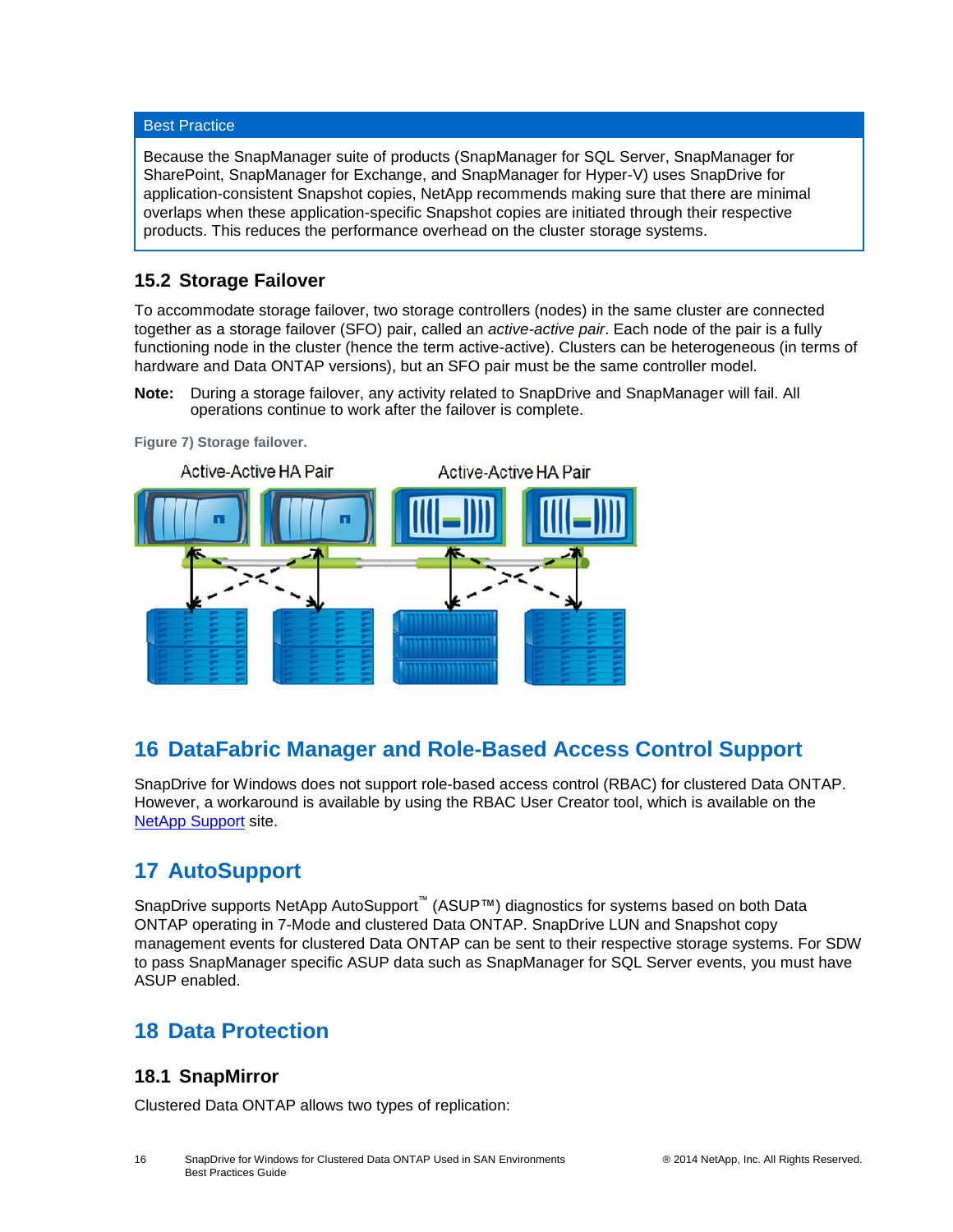- Intercluster asynchronous volume replication (replication between volumes hosted on different clusters) for enabling disaster recovery replication to a cluster in a remote site
- Intracluster replication between two SVMs in the same cluster
- **Note:** You cannot establish a SnapMirror relationship between a Data ONTAP 7-Mode source volume and a clustered Data ONTAP destination volume. Also, qtree-based SnapMirror is not supported in clustered Data ONTAP.
- **Note:** Intercluster replication requires at least one intercluster logical interface (intercluster LIF) per node. The intercluster LIF can be assigned to a data port or to a dedicated intercluster port.

#### Best Practice

NetApp recommends having adequate bandwidth over a WAN for the initial transfer.

SnapDrive supports both intercluster and intracluster replication. At any given time, SnapDrive has two Snapshot copies created for SnapMirror transfers.

In SnapDrive 6.5, it was mandatory to provide cluster credentials to initiate SnapMirror updates when connecting to clustered Data ONTAP 8.1.x systems. However, SnapDrive 7.x for Windows does not require cluster VSS credentials to be provided to allow SnapMirror updates when connecting to clustered Data ONTAP 8.2 or later systems. The earlier version of clustered Data ONTAP still requires cluster credentials, however.

### <span id="page-16-0"></span>**18.2 SnapVault**

SnapDrive 7.x for Windows introduces native SnapVault integration. This means that in clustered Data ONTAP 8.2 and later environments, NetApp OnCommand Unified Manager is no longer required to configure and update SnapVault datasets. SnapVault can be configured by using OnCommand System Manager or Windows PowerShell cmdlets from a Windows host.

**Note:** While configuring SnapVault, make sure that the SnapVault destination details are added in the transport protocol settings in SnapDrive.

<span id="page-16-1"></span>**Figure 8) SnapDrive and SnapVault integration.**

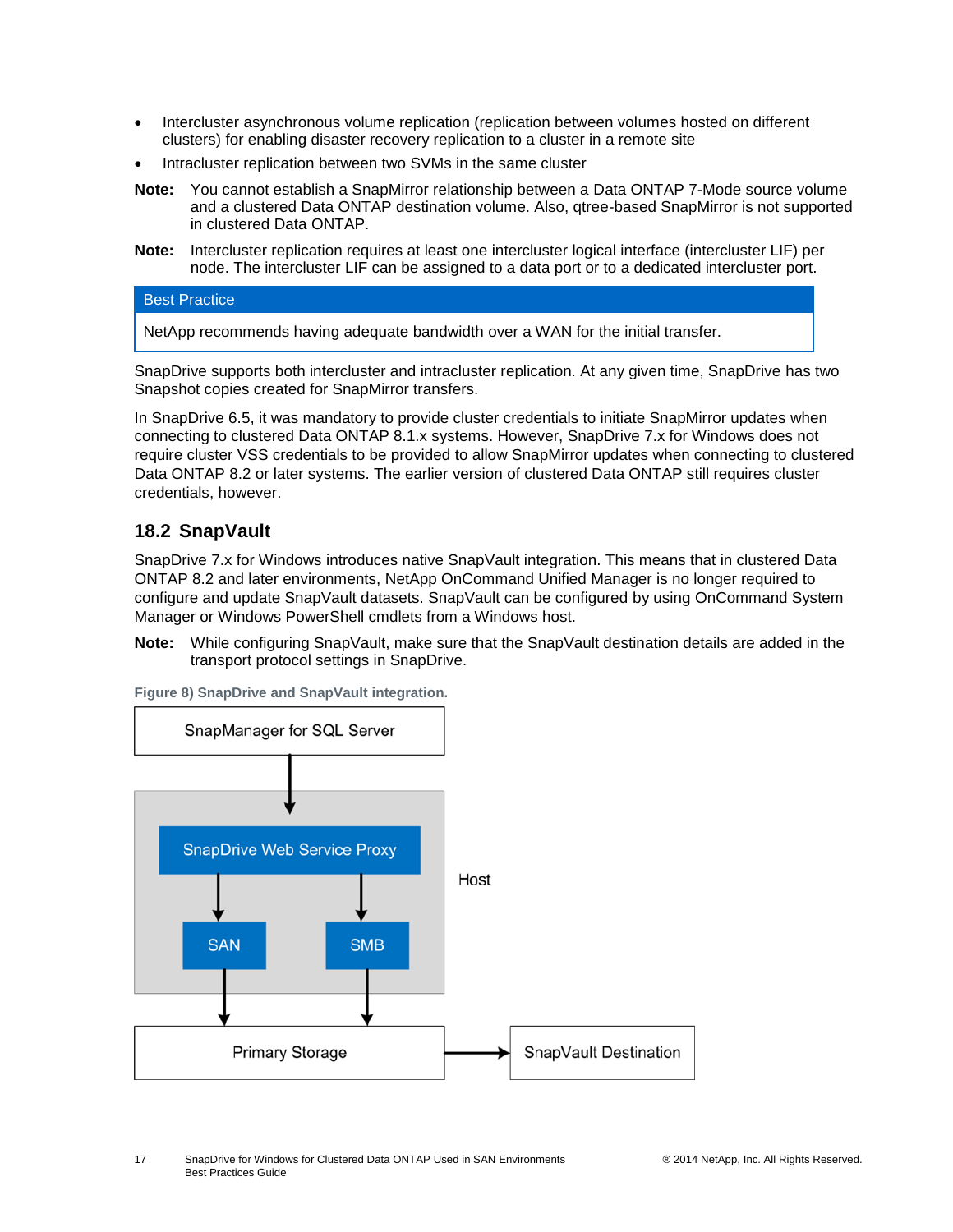For SnapVault deployment instructions and best practices in Microsoft application environments, refer to the documentation available on the [Field Portal.](https://fieldportal.netapp.com/home.aspx)

#### <span id="page-17-0"></span>**18.3 Restore**

In scenarios in which data retrieval is required from an archive destination, SnapManager can request a SnapVault restore from SnapDrive. SnapDrive initiates a LUN- or file-level restore of the database from a Snapshot copy present in the SnapVault destination.

- **Note:** LUNs created on a SnapVault source volume are displayed in SDW as dedicated LUNs.
- **Note:** SnapVault can be executed at the volume level only. Qtree-level SnapVault operations are not supported.
- **Note:** A SnapRestore license is required on the SnapVault destination for restoring Snapshot copies.

### <span id="page-17-1"></span>**18.4 IPv6**

Clustered Data ONTAP 8.2 and later supports IPv6. SnapDrive 7.x for Windows supports IPv6 in all its workflows that require adding an IP address or host name, such as adding a storage system in the transport protocol settings. Use the following command to enable IPv6 in clustered Data ONTAP 8.2 and later:

network options ipv6 modify -enabled true

- **Note:** Make sure that the DNS server has either the IPv6 or the IPv4 address of the host system, but not both.
- **Note:** SnapDrive does not support mixed-mode IP formats. This means that both the host and the storage system must be using the same IP format (either IPv4 or IPv6).
- **Note:** After IPv6 has been enabled on the storage cluster, it cannot be disabled.
- **Note:** NetApp VSC 4.2.x and 5.0 do not support IPv6.

For more information about IPv6, refer to the [Clustered Data ONTAP Network Management Guide.](http://mysupport.netapp.com/documentation/docweb/index.html?productID=61651)

## <span id="page-17-2"></span>**19 SnapManager Dependency on SnapDrive**

The entire SnapManager suite of products for Windows environments—SnapManager for Hyper-V, SnapManager for SQL Server, SnapManager for SharePoint, and SnapManager for Exchange communicates directly with SDW to create application-consistent Snapshot copies.

#### Best Practice

Because the SnapManager suite of products uses SnapDrive for application-consistent Snapshot copies, NetApp recommends making sure that no overlaps occur when these application-specific Snapshot copies are initiated by using their respective products. This reduces the performance overhead on the storage systems.

**Note:** To receive application-specific ASUP data, ASUP must be enabled for the SnapManager software. For example, if you require SnapManager for SQL Server ASUP data, then you must enable ASUP in SnapManager for SQL Server so that SnapDrive receives the data and sends it to the storage system.

#### Best Practice

Store the applications and the VMs that host them in a single SVM. This facilitates secure isolation and simplifies backups and restores. The volumes in this SVM can have a SnapMirror relationship with another SVM containing an identical set of volumes. This also simplifies the disaster recovery strategy.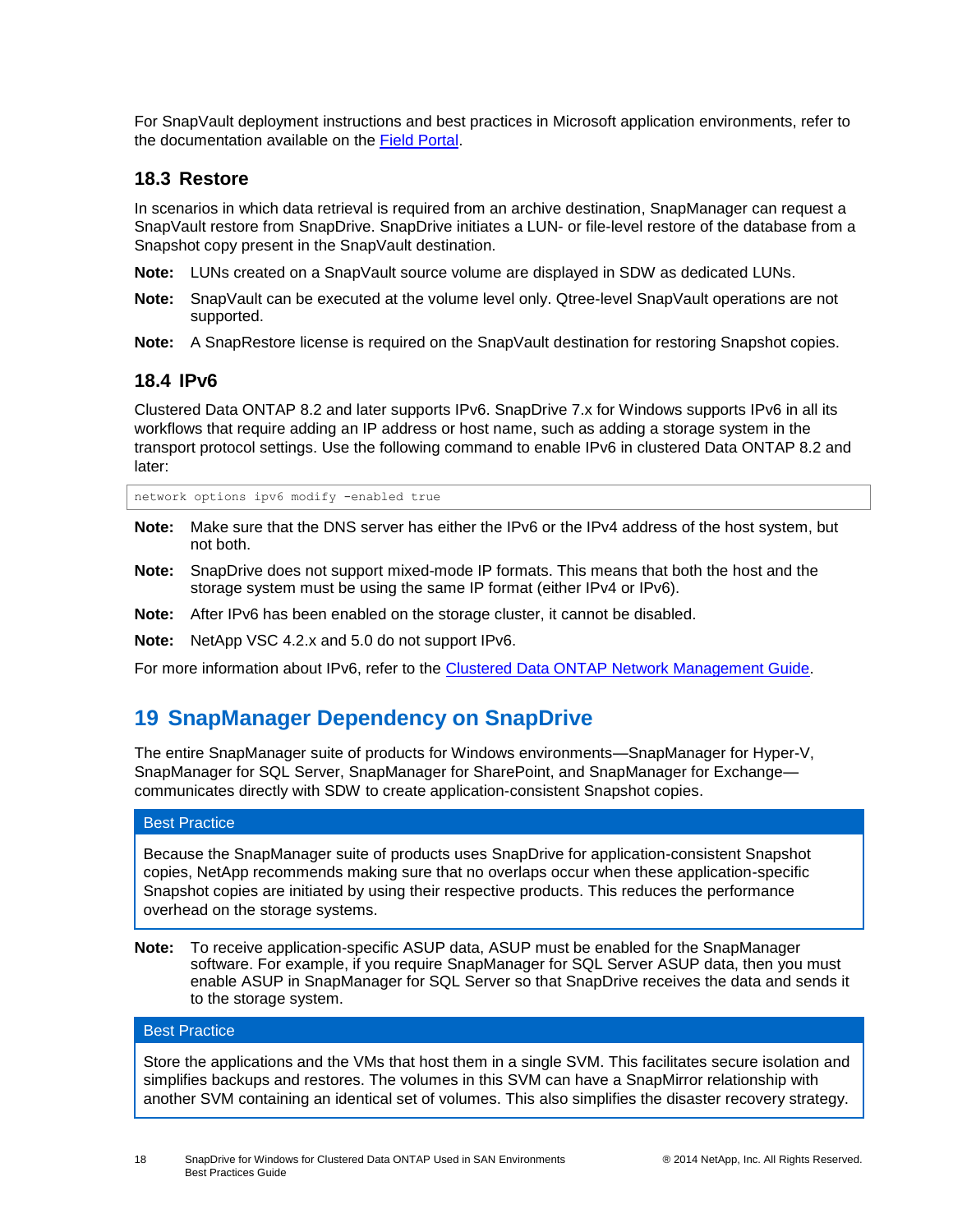

<span id="page-18-3"></span>**Figure 9) SQL Server virtual machine hosted on clustered Data ONTAP.**

## <span id="page-18-0"></span>**20 Windows Server 2012 and Windows Server 2012 R2 Support**

### <span id="page-18-1"></span>**20.1 Introduction**

SnapDrive for Windows supports Windows Server 2012 and Windows Server 2012 R2.

**Note:** SnapDrive 7.x for Windows and the supported SnapManager products that are aligned with SnapDrive 7.x are mandatory when you deploy a Windows Server 2012 and Windows Server 2012 R2 environment with Data ONTAP 8.2 and later.

### <span id="page-18-2"></span>**20.2 Prerequisites**

The following prerequisites are required to support Windows Server 2012 and Windows Server 2012 R2: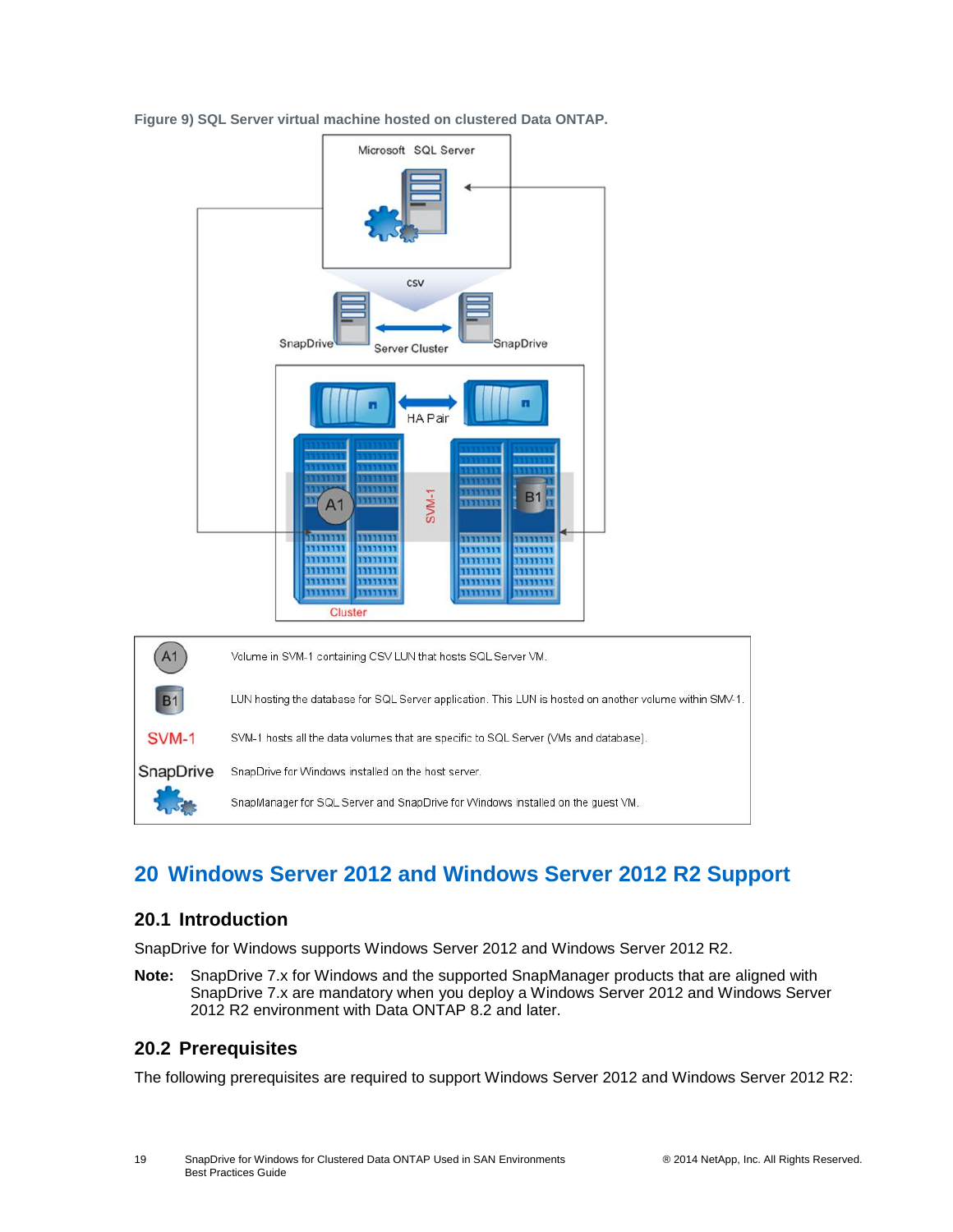- **MSDSM or Data ONTAP DSM 4.1 and 4.1P1.** You can choose to install either MSDSM or Data ONTAP DSM 4.1 and 4.1P1 to enable multipathing.
- **Windows Host Utilities Kit 6.0.2.** This is required to disable native space reclamation carried out by Windows Server 2012 and 2012 R2.
	- **Note:** Windows Host Utilities Kit is not required if you have already installed Data ONTAP DSM 4.1 for Data ONTAP 8.2 and later environments.
- **.NET Framework 4.0 and .NET Framework 3.5 SP1.** SnapDrive for Windows requires .NET Framework 4.0 and .NET Framework 3.5 SP1 for installation.

### <span id="page-19-0"></span>**20.3 Features Overview**

SnapDrive 7.x for Windows supports all major SAN and SMB-based features in Windows Server 2012 and Windows Server 2012 R2. This section provides an overview of all the features and best practices for SAN environments.

### **CSVFS Support**

The Cluster Shared Volumes proxy file system (CSVFS) is supported in SnapDrive for Windows 6.5 and later. In Windows Server 2012 and Windows Server 2012 R2, CSVs have undergone significant changes with respect to security, performance, and file system availability for additional cluster workloads. A new clustered file system has been introduced that functions as a layer of abstraction above the NTFS for the storage volume. As a result, simultaneous reads and writes can be performed on the CSV LUN from different nodes. For more information about CSVFS, refer to the Microsoft TechNet article [Use Cluster](http://technet.microsoft.com/en-us/library/jj612868.aspx)  [Shared Volumes in a Failover Cluster.](http://technet.microsoft.com/en-us/library/jj612868.aspx)

A CSVFS volume has two volume GUIDs, including:

- **NTFS volume GUID.** The NTFS volume GUID is assigned when a disk is created and partitioned with NTFS before it is added to the CSV.
- **CSV volume GUID.** The CSV volume GUID is assigned when a disk is added to the CSV.
- **Note:** If a CSV disk is put into maintenance mode in a Windows failover cluster manager, it is displayed as dedicated in SnapDrive.

#### Best Practice

In SnapDrive for Windows, NetApp recommends that you create a CSV from the node that owns the available cluster storage group. Use the CLUSTER GROUP command or the Get-Cluster Group cmdlet to identify the node that owns the available storage group before you create a CSV disk.

#### **Asymmetric Clustering**

Asymmetric clustering is a feature used to create a shared disk or CSV only among a few nodes in a cluster.

**Note:** SnapDrive 7.x for Windows does not support this feature.

#### **BitLocker Encryption**

BitLocker is a data protection feature that has been around since Windows Server 2008 R2. This feature is now available in Windows Server 2012 and Windows Server 2012 R2 with additional functionality. New BitLocker functionality allows you to encrypt cluster-shared SAN volumes. For more information about BitLocker configuration, refer to the Microsoft TechNet article [BitLocker Overview.](http://technet.microsoft.com/en-us/library/hh831713)

**Note:** SnapDrive 7.x for Windows supports BitLocker functionality for CSVs provisioned through SnapDrive.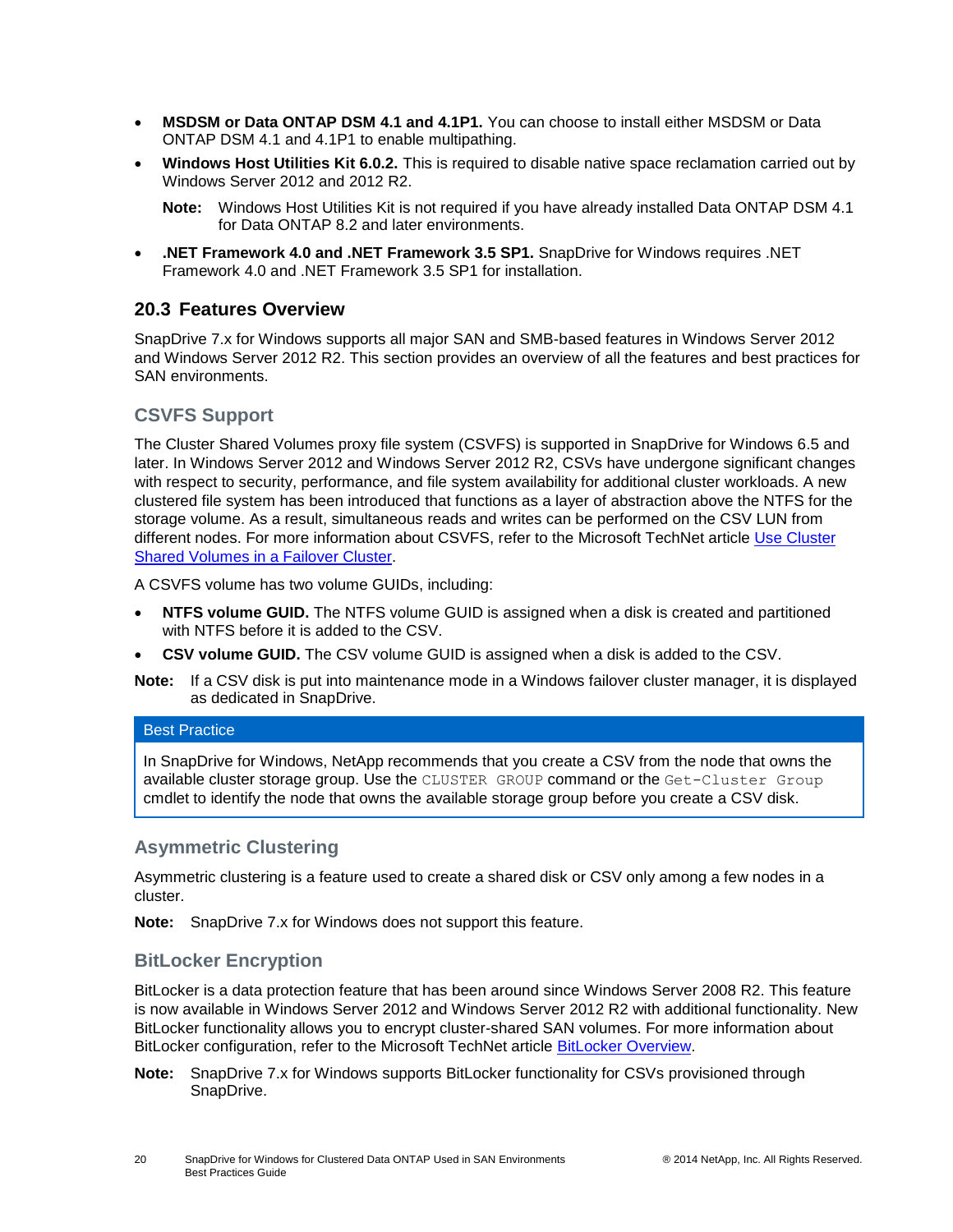### **Virtual Hard Disk Format**

Windows Server 2012 and Windows Server 2012 R2 have a new virtual hard disk format (VHDX). Unlike the previous VHD format, this format supports up to 64TB in size. In addition, VHDX has a 4kB logical sector size, which increases the performance of applications that are designed for 4kB sector sizes.

SnapDrive 7.x for Windows supports VHDX. The block allocation unit size of LUNs created by SnapDrive is 4kB. This complements the new VHDX format, and there is no scope for VM misalignment.

**Note:** NetApp recommends that you create LUNs smaller than 16TB to host VMs.

## **Virtual Fibre Channel**

Windows Server 2012 and Windows Server 2012 R2 support the provisioning of storage to guest VMs through vFC. Features such as live migration and MPIO are also supported. vFC requires an NPIVenabled FC host bus adapter (HBA). At most, four FC ports are supported. If the host system is configured with multiple FC ports and presented to the VM, then MPIO must be installed in the VM to enable multipathing. Also, pass-through disks cannot be provisioned to the host if MPIO is being used on the host because pass-through disks do not support MPIO.

#### Best Practice

If you are using multiple FC initiators on the host, NetApp recommends installing Data ONTAP DSM in the guest VMs to enable multipathing in the guest.

SnapDrive supports provisioning of storage through vFC by using Windows Server 2008 R2 SP1 and Windows Server 2012 and Windows Server 2012 R2 guest VMs. After SnapDrive is installed in the guest VM, SnapDrive recognizes the vFC initiator and enables storage provisioning. Up to 256 LUNs can be provisioned per vFC port presented to the VM. All the SnapDrive features, such as Snapshot and restore, are supported on a vFC LUN.

**Note:** For information about FC HBAs, refer to the [NetApp Interoperability Matrix.](http://support.netapp.com/matrix)

For more information about vFC, refer to the Microsoft TechNet article [Hyper-V Virtual Fibre Channel](http://technet.microsoft.com/en-us/library/hh831413.aspx)  [Overview.](http://technet.microsoft.com/en-us/library/hh831413.aspx) You can also refer to the [Appendix](#page-22-1) in this technical report for more information about how to use vFC on NetApp storage systems.

## **Group Managed Service Accounts**

Group Managed Service Accounts (gMSA) is a password management solution for service accounts in Windows Server 2012 and Windows Server 2012 R2 environments. It is an improvised version of Managed Service Accounts, which was introduced in Windows Server 2008 R2. Unlike Managed Service Accounts, in gMSA, the password is generated and maintained by the Key Distribution Service on Windows Server 2012 and Windows Server 2012 R2 domain controllers, thereby allowing multiple hosts to use gMSA. Member servers that want to use the gMSA simply query the domain controller for the current password, thereby eliminating the need for an administrator to manually administer passwords for these accounts.

### <span id="page-20-0"></span>**20.4 Windows Server 2012 and Windows Server 2012 R2 Feature Not Supported in SnapDrive**

NetApp Data ONTAP, SnapDrive 7.x for Windows, and the NetApp SnapManager suite of products do not support the following feature for Windows Server 2012 and Windows Server 2012 R2:

Windows Server 2012 and Windows Server 2012 R2 native thin provisioning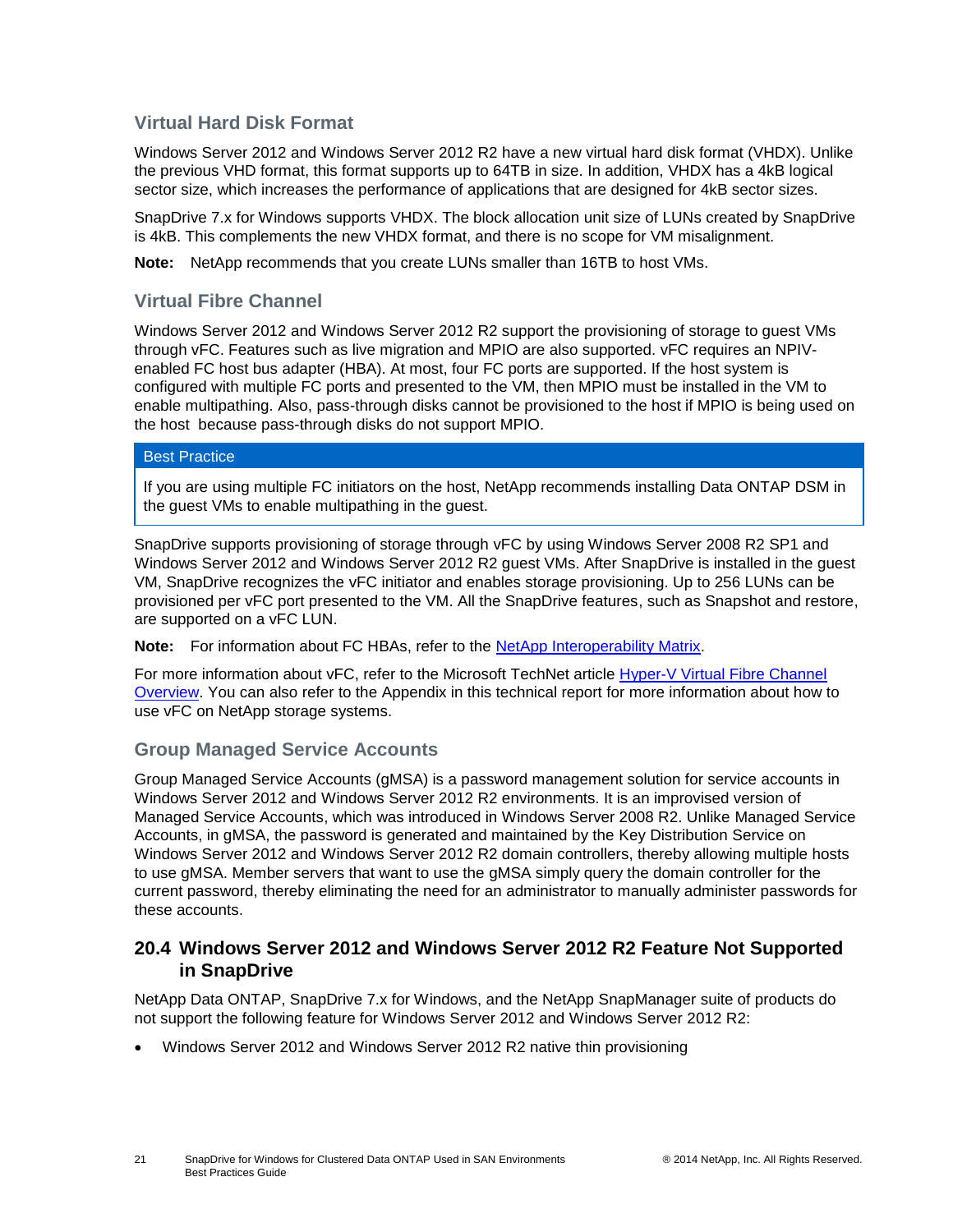## <span id="page-21-0"></span>**20.5 Windows Server 2012 Virtual Machine Support for ESXi Environments**

VMware ESXi™ 5.0 U3, ESXi 5.1 U2, and ESXi 5.5 U2 support Windows Server 2012 VMs.

## <span id="page-21-1"></span>**21 VMware Support**

SnapDrive for Windows supports provisioning of RDMs on VMFS datastores. Also, VMDKs hosted on VMFS and NFS datastores are supported for both Data ONTAP 7-Mode and clustered Data ONTAP systems.

SnapDrive provides LUN provisioning and file system–consistent backups and recovery by leveraging NetApp storage array Snapshot copies for VMs that are hosted in a VMware environment.

<span id="page-21-2"></span>**Figure 10) SQL Server database hosted on VMDKs by using SnapDrive and NetApp VSC.**



SnapDrive integrates with VSC to identify and list all the VMDKs created in VMware vCenter™. This can be achieved by adding the VMware vCenter or ESX credentials as well as the VSC server details in SnapDrive. After the VMDK is listed in SnapDrive, all operations such as Snapshot creation; Snapshot deletion; mounting, remote mounting, disconnecting, listing, renaming, and restoring of Snapshot copies; space reclamation on NFS datastores; and updating the SnapMirror destination are supported.

When SnapManager products such as SnapManager for SQL Server request a backup operation (for example, SnapManager for SQL Server requests that a Snapshot copy be created), this request is passed to SnapDrive. SnapDrive determines whether the disk for which the Snapshot operation is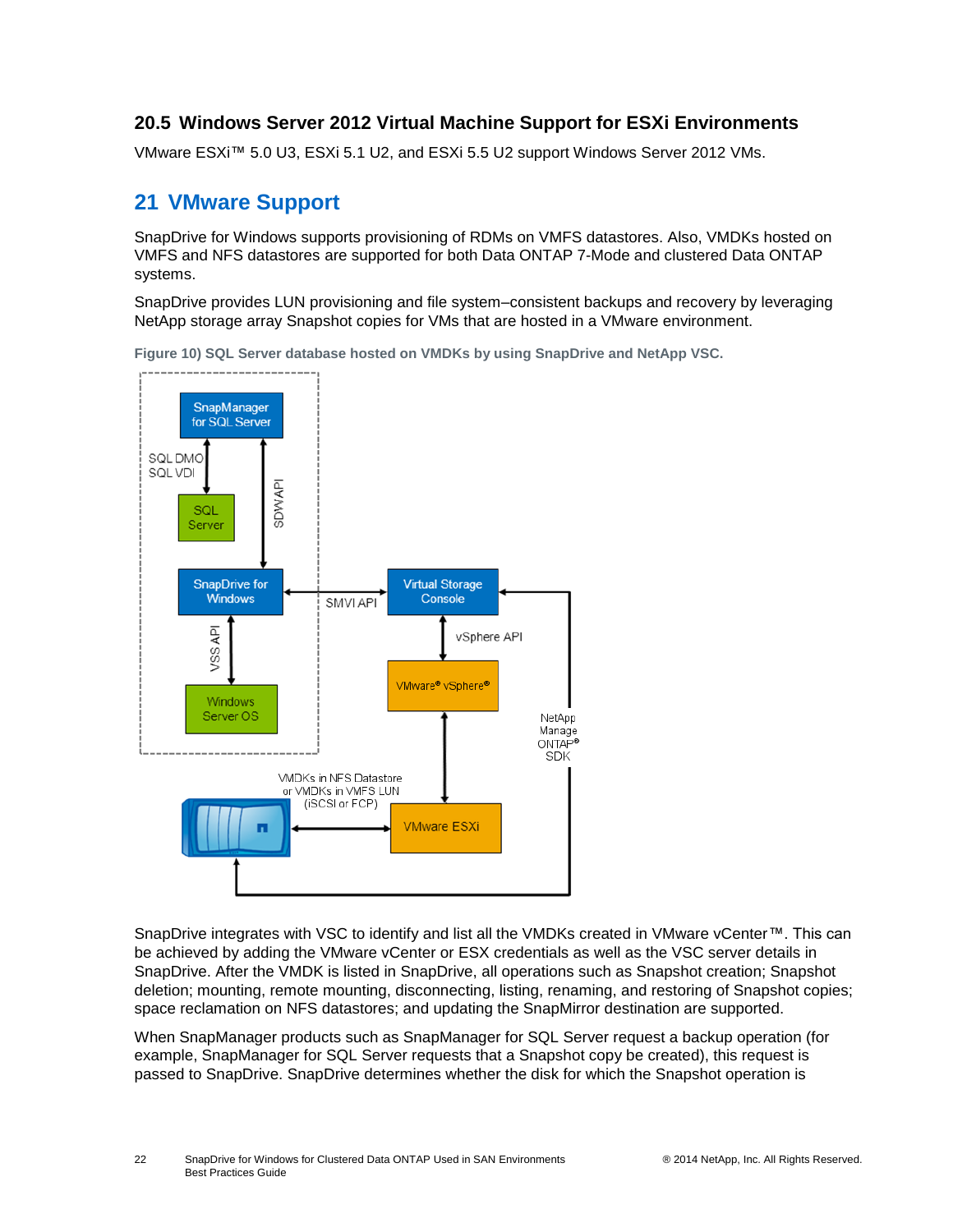requested is a VMDK. If the disk is a VMDK, SnapDrive makes the appropriate vDisk application programming interface (API) call to VSC, and the operation is performed by VSC.

After the backup operations, SnapDrive assumes that all Snapshot backups returned by VSC are application consistent.

**Note:** Space reclamation is not supported by SnapDrive for VMDKs hosted on VMFS datastores.

**Note:** Installing VSC 4.1 or later supports clustered Data ONTAP.

**Note:** IPv6 is not supported with VSC.

**Note:** VSC does not support VMDKs on LUNs hosted on qtrees.

#### Best Practices

- SnapDrive must be configured to communicate with the VMware vCenter Server™ to authenticate for web services.
- If vCenter Server is inaccessible, SnapDrive should be reconfigured to communicate with the ESX server by using the SnapDrive Microsoft Management Console or sdcli.
- To enable proper VMware vMotion® functionality, the VMFS, NFS, or RDM datastore hosted on NetApp storage should be shared between the ESX hosts.

## <span id="page-22-0"></span>**22 Performance Tuning**

To improve the performance of the SnapDrive system, follow these best practices:

- Add exclusions for SnapDrive service in the antivirus application agent [\(NetApp KB ID 2013167\)](https://kb.netapp.com/support/index?page=content&id=2013167) installed on the host server system.
- Configure the Windows firewall to allow SnapDrive services during SnapDrive installation for Windows communications.
- If an SVM has multiple management LIFs, for faster communication, set only one IP as the preferred IP address in the transport protocol settings.
- If the host system has hotfix 2729452 installed, the system might experience a significant delay in system boot time. For information about how to resolve this issue, refer to the [Microsoft Support](http://support.microsoft.com/kb/2859162) website.

**Note:** This applies to Windows Server 2008 R2 and Windows Server 2012 systems only.

## <span id="page-22-1"></span>**Appendix**

#### <span id="page-22-2"></span>**SnapDrive and Windows Server 2012 Behavior When a New Node Is Added to the Cluster**

Consider three nodes named node1, node2, and node3, respectively, which are part of a cluster called W2012CLUS. Assume that the nodes are configured as follows:

- Node1 and node2 are part of cluster W2012CLUS.
- Node1 is the owner of the following:
	- Cluster W2012CLUS
	- Available storage group
- Node1 and node2 have one dedicated disk each.
- The node1 dedicated disk has drive letter E:\.
- The node2 dedicated disk has drive letter F:\.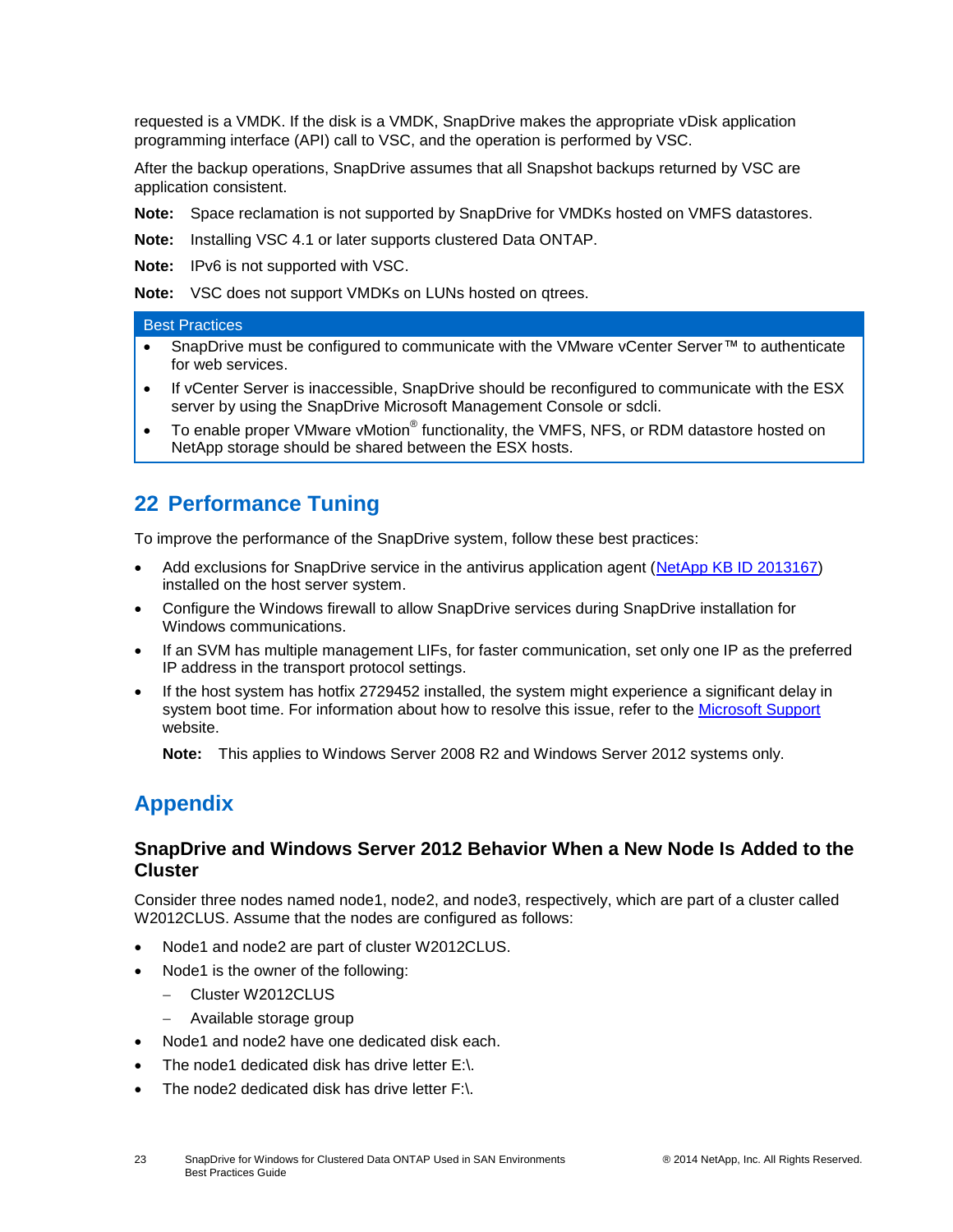A new node, node3, is added to the cluster W2012CLUS through the Add Node wizard. The wizard presents the option to add all eligible storage in the cluster to the user; this option is selected by default.

### **Behavior**

- Node3 is added to the cluster W2012CLUS.
- The node1 dedicated disk (E:\) is converted as follows:
	- The dedicated disk is converted to a clustered disk.
	- A cluster resource is created for the disk that is cluster disk 1.
	- The cluster resource is part of the available storage group.
	- The disk is online and accessible.
- The node2 dedicated disk (F:\) is converted as follows:
	- The dedicated disk is converted to a clustered disk.
	- A cluster resource is created for the disk that is cluster disk 2.
	- The cluster resource is part of the available storage group owned by node1.
	- The disk is offline and not accessible by SnapDrive.
- The dedicated disk of node2, that is, F:\, is not seen by either node1 SnapDrive or node2 SnapDrive:
	- In node2, go to Disk Management and locate the dedicated disk. The disk is offline. A mouse hover displays the tool tip Reserved (the disk is offline because of policy set by an administrator).
	- If you try to bring the disk online from the Disk Management console, an error message is displayed: The specified disk or volume is managed by the Microsoft failover clustering component. The disk must be in cluster maintenance mode, and the cluster resource status must be online to perform this operation.
	- SnapDrive displays the following error for the disk in the debug logs:

```
The LUN may not have a file system created on it, or it may not be formatted with the NTFS file
system. If it is a cluster system this situation can be caused by the LUN being offline, or not 
owned by this computer.
```
## **Resolution**

To bring cluster disk 2 online, complete the following steps:

- 1. Add the iSCSI initiator of node1 to the LUN by using NetApp OnCommand System Manager or Cluster Element Manager.
- 2. Bring the associated cluster resource cluster disk 2 online in Failover Cluster Manager.
- 3. Refresh the disks in the SnapDrive MMC console to see cluster disk 2 in SnapDrive.
- <span id="page-23-0"></span>4. Repeat the same operation for cluster disk 1 to see the disk in SnapDrive.

## **Version History**

| Version     | <b>Date</b>   | <b>Document Version History</b> |
|-------------|---------------|---------------------------------|
| Version 1.0 | August 2013   | Initial release                 |
| Version 2.0 | December 2014 | Minor updates                   |